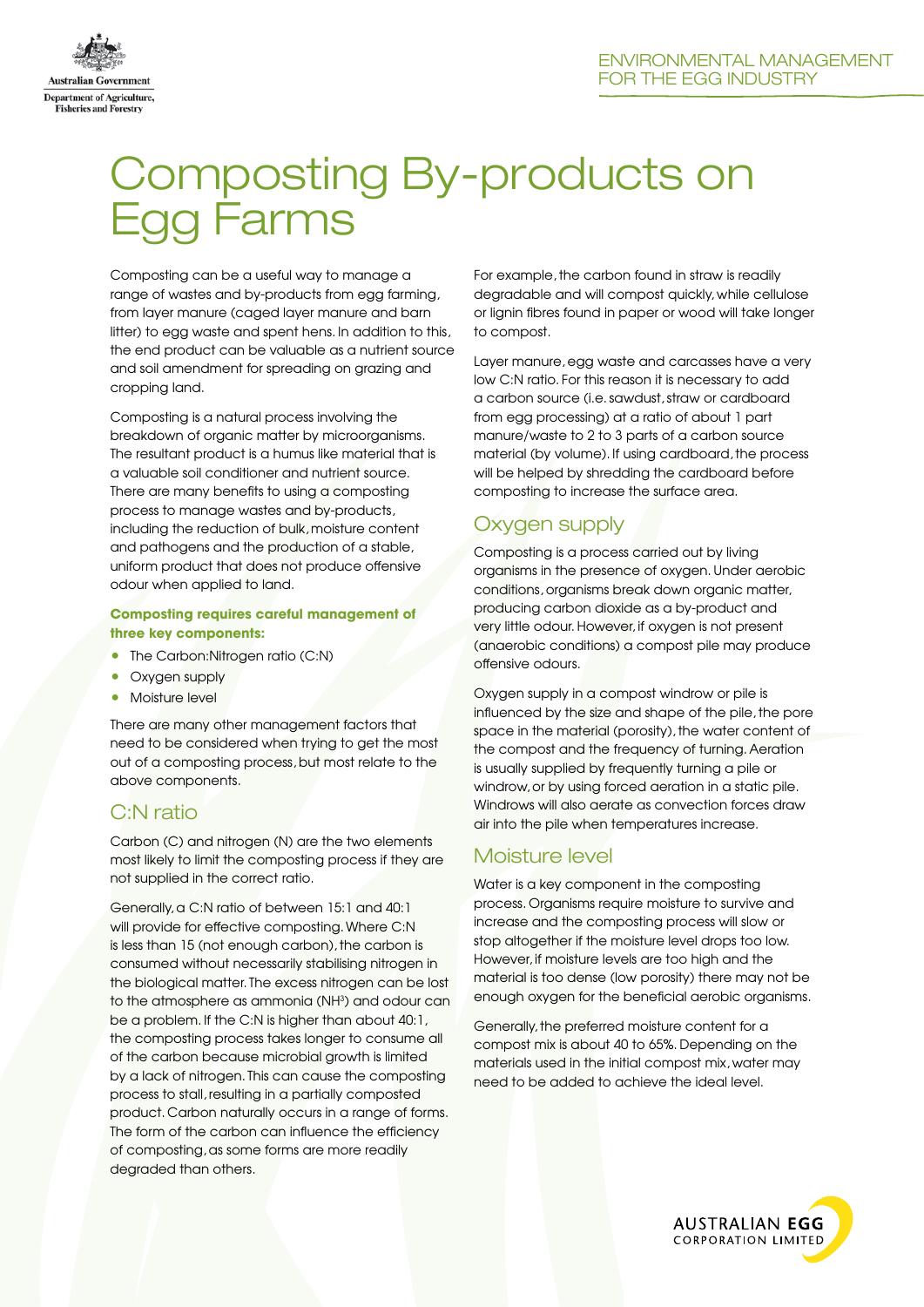

# Compositing By-products on Egg Farms cont'd

Composting will 'use' water during the process, as moisture is evaporated from the windrows or piles. For this reason, moisture levels should be monitored to keep the material between 40 - 65% (about field capacity) where the product is moist to touch but does not drip when gently squeezed. One exception to this is for composting of mortalities and spent hens. In general birds have adequate moisture to begin the composting process and may only require a small amount of moisture to wet down the feathers. At later stages in the composting process water may need to be added to ensure the process is successful.

If the windrow becomes too wet, it may cool and odour may be produced. In this case, drying can be hastened by turning the pile or adding more dry bulking material.

# **Temperature**

Composting produces heat, coming from the biological activity of the organisms as they break-down organic matter. The process has a general pattern of temperature fluctuations that can be used to monitor the process.

After initial mixing, the temperature in the centre of the pile generally starts to rise within a few hours.

Provided windrows are large enough to maintain the heat generated, temperatures in the range of 55° - 60°C will be reached within a few days of start-up. Under ideal conditions these temperatures will be maintained for several weeks before dropping gradually to ambient temperature, at which time the compost process is complete.

Temperature will be self regulating provided that there is sufficient nitrogen, carbon and moisture for microbial breakdown. Because of this, temperature is a useful indicator for the composting process. Composting is most rapid when the temperature is maintained between 30° - 60°C. During the initial phase, a drop in temperature will usually indicate insufficient water, oxygen supply or possibly nitrogen. When the composting process is complete, temperatures within the pile will not rise after being watered and turned.

High temperatures (above 55°C) are essential to destroy weed seeds and pathogens. Turning windrows is important to ensure all of the material is subjected to the high temperatures in the pile centre. This will ensure that weed seeds and pathogens are killed.

## General compost management

Composting is generally conducted in windrows 1.5-2 m high and 3-4 m wide at the base. To maintain enough oxygen, the windrows need to be turned regularly during the initial phase, though this is not the case for carcass composting. The process should be complete in about 8-10 weeks, with an additional 4 weeks of curing time.

#### **Figure 1. Composting time scale of events**



#### **Advantages of composting:**

- Produces a consistent product that is safe for reuse in agricultural and residential areas.
- Reduces the weight and volume of the manure and processing wastes by 30 – 50%.
- Heat generated in the process destroys pathogens providing a safer end product for most uses.

#### **Disadvantages of composting:**

- Adds an additional cost to the treatment process (machinery and labour).
- Nitrogen may be lost via volatilisation.

#### **Carcass composting**

Composting is an effective way of disposing of daily mortalities and spent hens. In general, carcass composting follows the same principles as manure composting. However some differences are apparent.

Poultry carcasses have a high moisture and nitrogen content compared to many organic materials. For successful composting, it is necessary to add a carbon source (such as sawdust or chopped straw) to soak up moisture and feed the composting process.

The first step to setting up the compost is calculating the number of mortalities or spent hens for composting. For daily mortalities, this will equal the total number of birds multiplied by the mortality rate and divided by the days of occupancy, for example:

10,000 birds x  $3\%$  mortality = 300 birds 300 / 365 = 0.8 birds per day, or = 6 birds per week.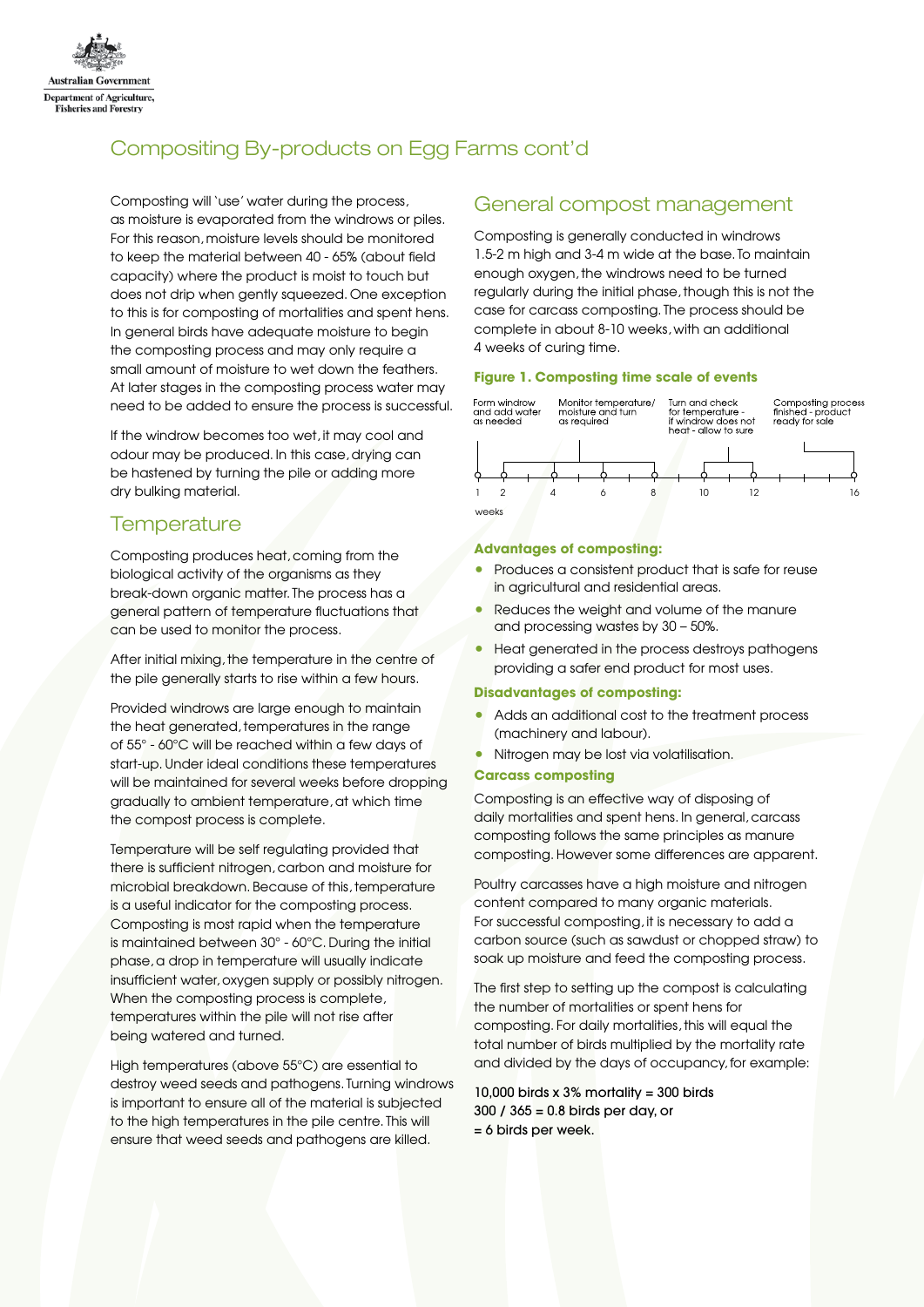This gives a total mass of about 12kg of carcass per week, which will require about 25kg of bulking  $m$ aterial (i.e.  $0.1m<sup>3</sup>$  of sawdust). Annually, this amounts to about 5m<sup>3</sup> of sawdust to compost the 300 birds. This amount of sawdust may be reused for 2 - 3 years to reduce expenditure.

Because of the odour and pest potential with carcass composting, it is important that all carcasses are adequately covered with bulking material. This requires coverage with approximately 300mm of carbon bulking material (i.e. sawdust) to ensure that odours do not escape and scavengers do not discover the carcasses.

One very important consideration with carcass composting is to ensure the process has adequate oxygen at all times during the process. This will reduce the risk of botulism, which is caused by the *Clostridium botulinum* organism. Another essential step to reduce the risk of botulism is to ensure that mortalities are well managed before the composting process begins. This can be done by composting mortalities every day, or storing mortalities in a fridge/ freezer if daily composting cannot be done.

Carcass composting can be done successfully with 1- 2 turns of the compost. It is advisable to leave a carcass compost pile for a minimum of 4 weeks before turning the pile to allow time for breakdown of the carcasses. After this time the pile can be turned, but it must be re-covered with about 300mm of an inert material to ensure carcasses are not exposed on the outside of the pile. An ideal material to use for this is 'finished' compost that has been through the cycle once already.

Carcass composting can be done in many ways, however the simplest option is to construct bays or a windrow with a compacted base, and turn piles on a monthly basis after the last carcass is added. If an expensive carbon source such as sawdust is being used, this material can be recycled to compost many birds to reduce cost. It should be noted that successful carcass composting needs a good source of carbon. The ideal materials are sawdust/savings, barn litter or chopped straw.

Finely mulched green waste may also be used but wood chips or course green waste are not ideal. Manure may also be used, but this should only be used at less than 25% of the total mix as it does not contain adequate amounts of carbon for effective carcass composting.

To minimise pathogen levels in carcass compost, the compost should be turned three times and reach temperatures of 55°C for three consecutive days after each turning. These temperatures should be monitored and records maintained.

#### **Carcass compost pile construction Step 1.**





- Impermeable base to avoid leaching and improve machinery access.
- Site drainage to avoid muddy conditions and excessive moisture in the compost. Site may also require bunding to reduce runoff from the site.
- Collect nutrient rich runoff in a sump / dam; this can then be used for composting.
- Check licence requirements some states require a separate licence for composting.





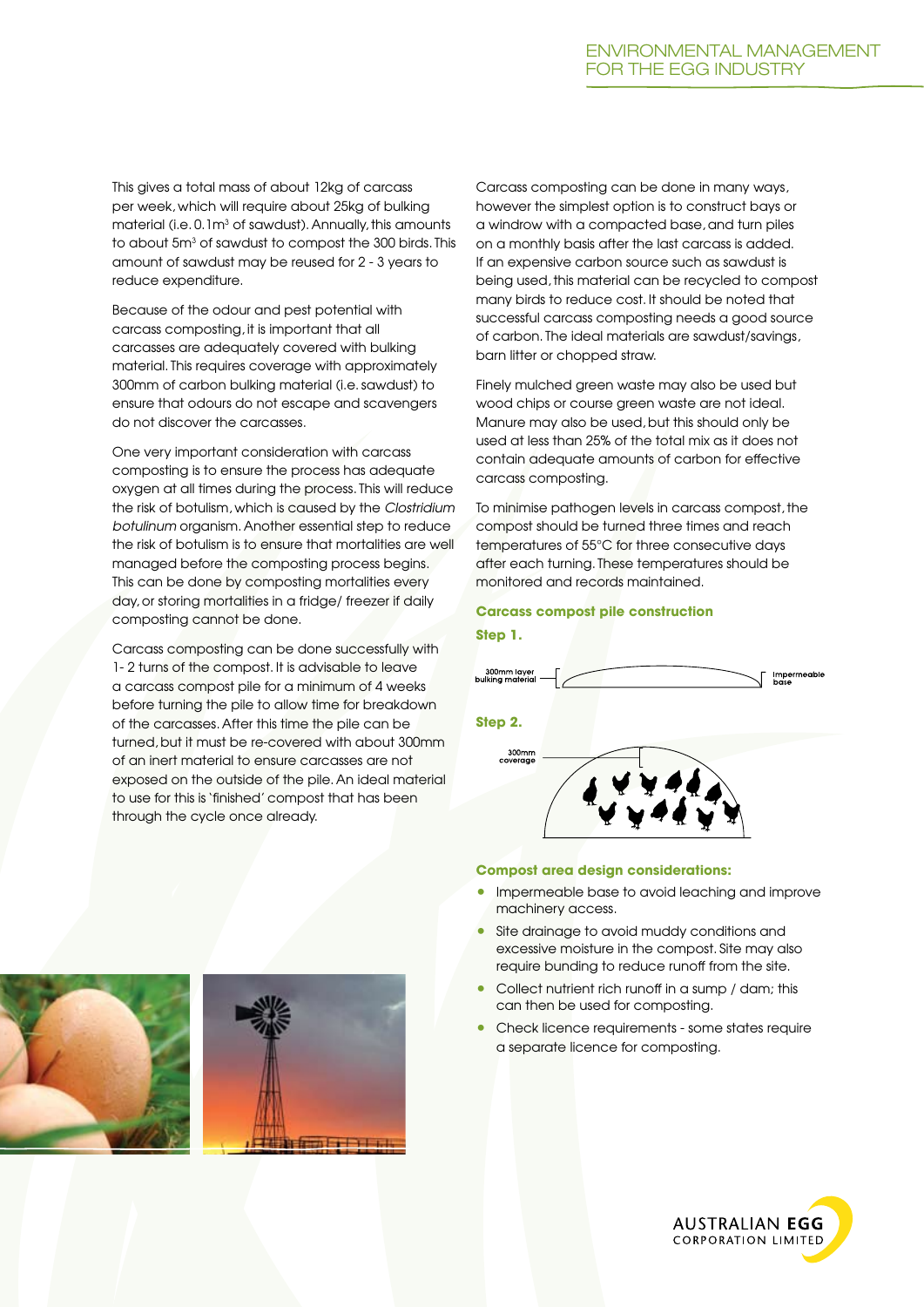

# Common Composting Problems

#### **My windrow does not heat up**

#### **Possible problems**

- **1.** Incorrect moisture too much, too little? Aim for 40 - 65% - enough to feel wet without it dripping in your hand.
- **2.** Insufficient mixing / oxygen. Turn windrow and observe again after 6 -12hrs.
- **3.** Incorrect C:N ratio is there enough nitrogen for biological activity? This should not be a problem unless too much bulking material is added aim for a C:N ratio of between 15:1 and 40:1. To increase nitrogen, add manure.
- **4.** Is the carbon in an accessible form for breakdown? If woodchips or other course material is used, the low surface area and low degradability can inhibit composting. Try using straw or sawdust to provide adequate carbon.
- **5.** The composting process is finished If all other conditions are met and the windrow has been composting for some time, failure to heat after turning is a good indication of completion of the active phase of the composting process.

#### **My windrow is creating excessive odour**

#### **Possible problems**

- **1.** Is the moisture level too high? This may be caused by rainfall if piles absorb this water. If this is the case turn the pile and form it to shed water – add more bulking material if required.
- **2.** Is the C:N ratio too low (too much nitrogen)? This can cause ammonia loss and odour production – solve by adding more bulking material.

#### **Composting check list:**

- **1.** Construct pad for composting operations ensuring the base is impermeable to control drainage and ensuring that runoff is contained.
- **2.** Add manure or spent litter to the pad with additional bulking material.
- **3.** Mix the compost to ensure a C:N ratio of approximately 15:1 - 20:1 (this means adding about 1 to 2 parts sawdust to 1 part caged layer manure by mass – or about 2 to 3 parts sawdust to 1 part manure by volume).
- **4.** Mix the manure with the bulking material and form into windrows, approximately 1.5m high depending on machinery size.
- **5.** Add water if necessary during windrow formation to make up moisture to between 50 - 60% (approx. 1000L per tonne of compost mix given above).
- **6.** Monitor windrows to ensure that heating is taking place – record temperature if required by vendors to ensure complete composting of product.
- **7.** Turn piles weekly or bi-weekly (usually when a temperature decline is observed), adding water as required to maintain 50 - 60% moisture.
- **8.** The composting process is complete when turning the pile will not result in heating (provided all other conditions for composting are met).

#### **Carcass composting check list:**

- **1.** Construct bin or bay for composting operations ensuring the base is impermeable to control drainage and ensuring that runoff is contained.
- **2.** Put down a 300mm layer of bulking material (sawdust, straw or other carbon source – not manure) on the bottom of the compost pile.
- **3.** Add mortalities (1.5 birds per layer).
- **4.** Birds must be composted fresh (daily) or stored in a fridge/freezer prior to composting to avoid a build-up of pathogens.
- **5.** Ensure aerobic conditions are maintained throughout the whole process to minimise risk of botulism.
- **6.** Add water if desired, approximately 1L per 3 carcasses (optional).
- **7.** Add further bulking material (sawdust, straw or manure mix) at approximately 2:1 ratio of bulking material to carcass mass.
- **8.** Ensure that carcasses are covered with 300mm of bulking material to protect from rodents/pests use additional bulking material if required.
- **9.** Ensure the pile is peaked so that rainfall will shed from the pile.
- **10.**Ensure carcass compost is not accessible to livestock and that material is not spread on grazing land unless livestock are vaccinated. This will reduce the risk of botulism.

#### **For adding additional carcasses**

- **1.** Remove the top layer of bulking material, ensuring 100 to 150mm of bulking material remains to cover the previous carcasses.
- **2.** Add new carcasses and follow steps 3 7 above.
- **3.** Ensure that the overall pile height is no greater than 3 meters.

\*Water is not essential for carcass composting.

This publication was produced by FSA Consulting as part of the "Pathways to Sustainable Agriculture" for AECL. Project funded by the Department of Agriculture, Fisheries & Forestry.

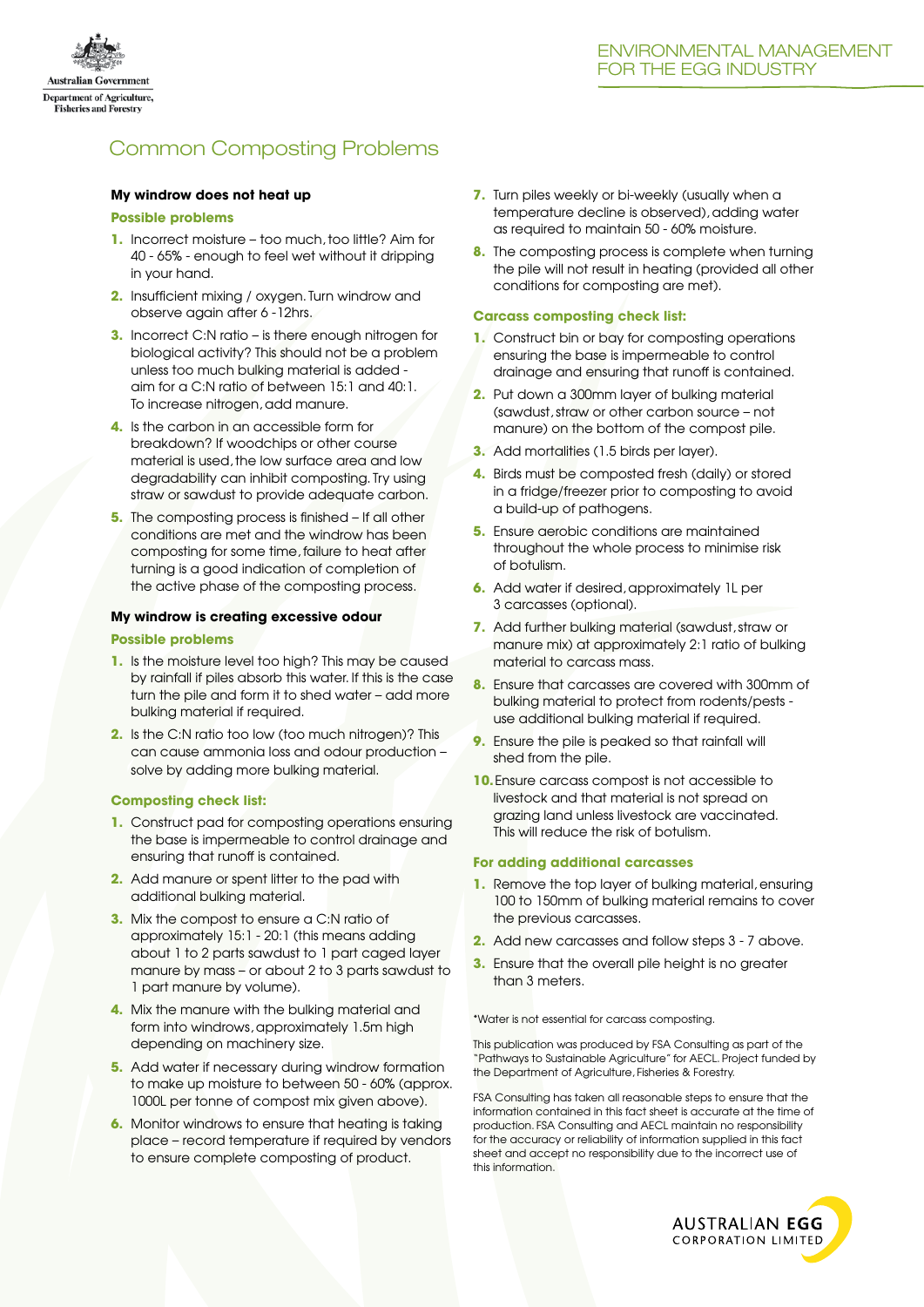

# Manure Sampling Procedure

# Why sample manure?

Manure sampling is the only way to accurately determine the nutrient and contaminant content of your manure. However, a manure analysis is only an accurate representative if the sample has been collected, handled and analysed correctly. This procedure will outline the correct process for sampling to ensure this is done correctly.

# Collection and handling

The aim of the collection procedure is to get a representative sample of the manure or litter. You will need gloves, a shovel or hand trowel, a clean bucket, a zip–lock bag and a cooler with ice (for storing and transporting the sample). The sampling procedure is as follows:

- Label a zip-lock bag with permanent marker, including property name, date, sample type and a description of where the sample was taken from, i.e. 'layer shed no. 1'.
- Sample manure after it is removed from the shed if possible<sup>\*</sup>. Shed cleanout will help mix the manure / litter making it easier to get a representative sample.
- Collect approximately 25 sub-samples from throughout the pile with the shovel and mix these in the bucket.
- After the sub-samples are mixed together, collect the final sample (about 1kg) and place in the labelled, zip-lock bag. It is recommended to place a second bag over this for protection.
- Place the bagged sample in a disposable cooler with ice / ice packs for transportation.
- If the sample is to be stored for more than 48hrs, it should be refrigerated or frozen.
- If posting the sample, the laboratory will need a list of analyses to be performed. In addition to this, your address and phone number should be included. Place this information in an envelope and tape to the lid of the cooler.
- Once you have sent the sample, call the laboratory within 48hrs to ensure the sample has arrived and confirm all details.

\* If sampling must be done within a shed (i.e. in a barn laid system prior to clean out) it is necessary to collect a large number of sub-samples (30-40) throughout the shed, covering areas with high and low amounts of manure coverage to get a representative sample. These samples should include surface and sub-surface litter. Sampling should be done as close as possible to the end of the cycle to be representative of the spent litter that will be available for reuse.

# Manure analysis

It is recommended that a NATA accredited laboratory is used for manure analysis. Laboratories are available in most states of Australia, and manure analyses generally cost between \$130 - \$310 (average approx \$180) for a basic analysis. Once a laboratory is selected, the next step is to document the type of analysis you require and send this with the sample. The analysis will depend on the reason for testing the manure. As a starting point, the following analysis can be used to cover most agriculturally relevant elements and properties of manure.

#### **Table 1. Typical Manure Analysis Parameters**

|                             | <b>Parameters</b> |                       |
|-----------------------------|-------------------|-----------------------|
| Moisture (%)                | pH Water          | Sodium (%)            |
| Phosphorus (%)              | EC (dS/m)         | Sulphur (%)           |
| Nitrogen (%)                | Calcium (%) Z     | Zinc (mg/kg)          |
| Nitrate Nitrogen<br>(mg/kg) | Copper (mg/kg)    | Molybdenum<br>(mg/kg) |
| Ammonia Nitrogen<br>(mg/kg) | lron (mg/kg)      | Manganese (mg/<br>kg) |
| Organic matter (%)          | Boron (mg/kg)     |                       |
| Potassium (%) M             | Agnesium (%)      |                       |

If there is concern about heavy metals, these can also be analysed. The following metals and contaminants may be requested: Cadmium; Chromium; Arsenic; and Lead.

Laboratories can also assess the level of weed seed contamination, pathogens and the degree of 'maturity' for composts. For further details contact your laboratory of choice.

# Records

Records of the time, location, sampling procedure and analysis request information sent to the laboratory should all be kept with the manure analysis. Analyses collected over time will show if there are trends in the manure nutrient levels which may be of interest. This will build a farm average for the manure you produce.

This publication was produced by FSA Consulting as part of the "Pathways to Sustainable Agriculture" for AECL. Project funded by the Department of Agriculture, Fisheries & Forestry.

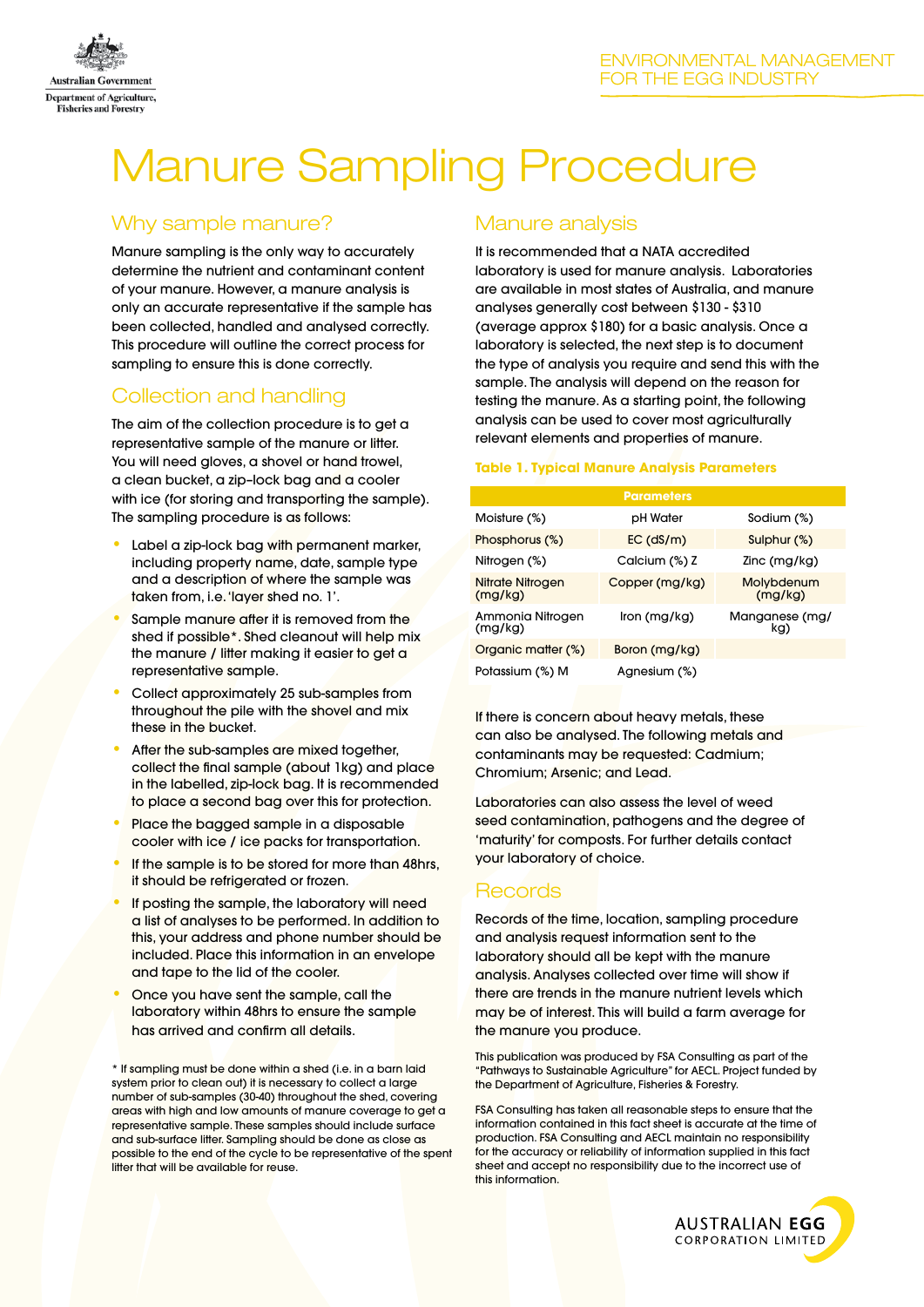

# Storing Poultry Layer Manure On Farm

Providing a storage area for manure improves management flexibility and allows manure supply to be matched to demand.

Shed cleaning operations are generally timed to fit in with other operations. This can produce large quantities of manure at times when demand for reuse is low. This may contribute to low prices for manure sold off site, or the need for some form of on site storage. Having a properly designed and constructed storage facility can improve manure handling and sale prices by holding the product until demand is higher.

## Manure management and storage

Storing manure can cause odour nuisance and water contamination by nutrients depending on the storage design and the manure management. High moisture manure is often associated with increased odour emissions because it promotes anaerobic breakdown. Storing manure in windrows and turning at least once is likely to reduce the moisture level of the manure and promote low odour aerobic decomposition and partial composting. For covered storages, ventilation may be required to manage odour production.

# Storage systems

Different types of manure storages suit different systems and locations. If the facility is located in a rural area, windrow or stockpile storage may be an option. However, if the farm is located in a more densely populated area, a covered storage is likely to be more appropriate.

#### **Stockpile or windrow storage**

Manure can be safely stored in a stockpile or windrow for an extended period if the site has been carefully selected and constructed. Stockpiling manure needs to be done on a formed pad within a controlled drainage area.

A well prepared pad surface provides two advantages. It ensures the pad is trafficable in all weather conditions and it minimises leaching of water from the manure to groundwater.

Materials that can be used to form an impermeable pad, include:

- Concrete/paving
- Cement stabilised earth
- • Compacted earth

#### **Runoff control**

All runoff from within the stockpiling area should be contained. This runoff is likely to contain nutrients and other contaminates and would have a detrimental effect on water quality if this reaches a waterway. To reduce the required volume of the holding pond, all external (clean) runoff should be excluded from the stockpiling area. Depending on site conditions, either diversion banks or below ground drains can confine and re-direct runoff. This will not be required for a covered storage.

#### **Sediment trap**

A heavy storm may carry sediment from the stockpile to the holding pond. A simple sediment trap can collect the solids before they enter the holding pond, reducing the solids and nutrient loading of the pond.

#### **Holding pond design**

The holding pond should have sufficient capacity to hold contaminated runoff from large storms and/or prolonged periods of rainfall. In most environments, an overflow frequency of 1 in 10 years is acceptable. In a locality dominated by intense summer storms, the pond should be sized to retain all of the runoff from a 1 in 10 year, 24 hour duration storm. For localities with winter dominant rain, a monthly water balance calculation should be undertaken to ensure that overflows do not occur too frequently.

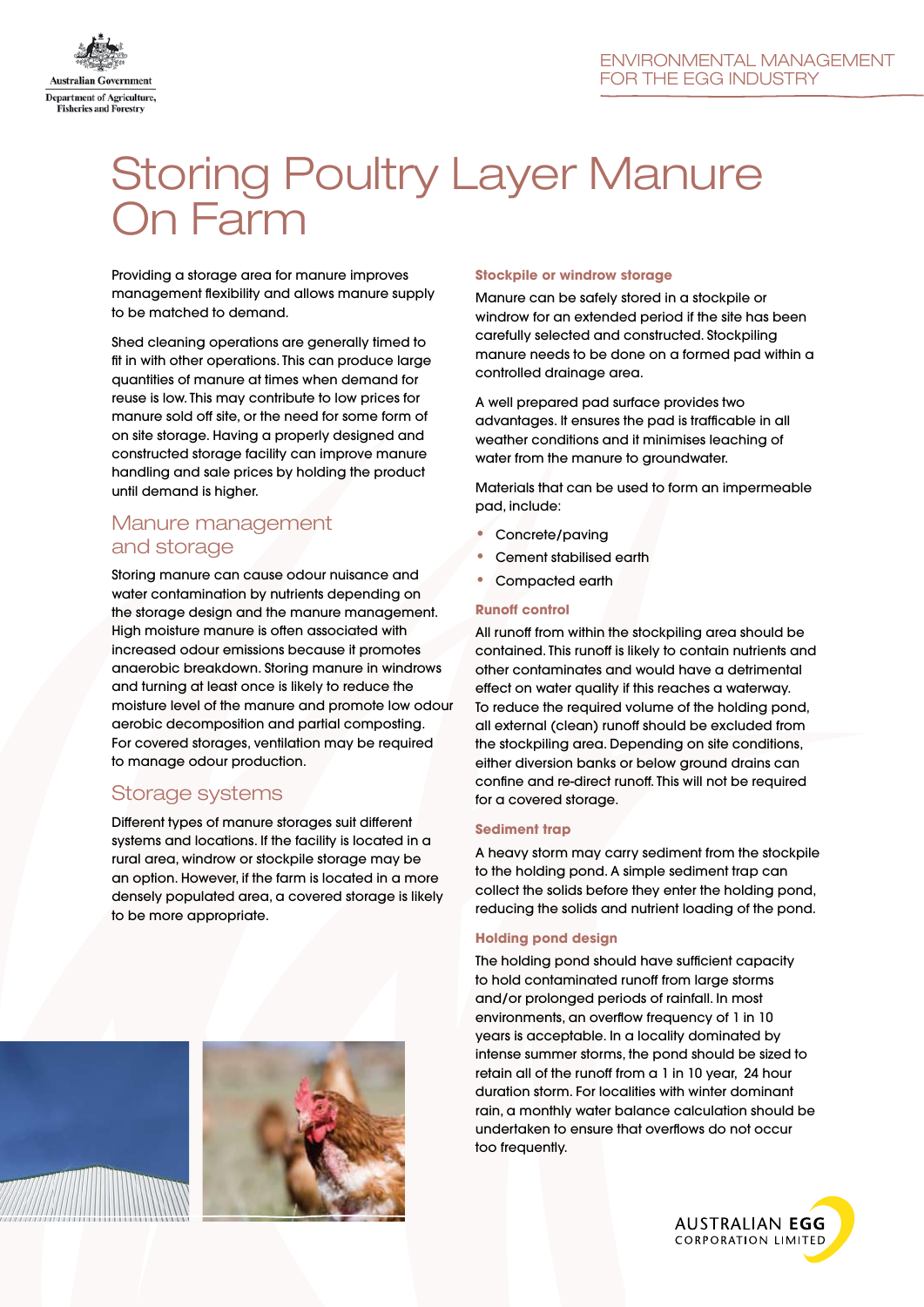

# Storing Poultry Layer Manure On Farm cont'd

#### **Disposal of retained runoff**

The contaminated runoff collected in holding ponds can either be evaporated or else irrigated onto pasture or a suitable crop. Careful analysis should be undertaken to ensure that evaporation ponds are able to store sufficient runoff to cope with prolonged wet periods. For effluent irrigation schemes, both long-term water and nutrient balances should be undertaken for the reuse areas.

## Covered storages

Covered storages are useful where there is no option for an outside stockpile. While construction of covered storage is more expensive, the improved flexibility in manure handling may offset this cost.

There are different options available for covered storages.

Covered storages reduce the problems of unsightly manure stockpiles, and the potential for odour and fly breeding nuisance. The storage needs to be sized to contain the required amount of manure storage and to provide adequate room for machinery to operate inside.

## Sizing

The required size of a manure storage area is a major determinant of the construction cost. It depends on manure production and the period of storage. For example, if manure needs to be stored for six months to coincide with cropping cycles, the storage facility needs to be large enough to hold the manure production for this six month period before space will become limiting again.

For caged layer systems, manure production is approximately 40m<sup>3</sup> / 1000 birds / yr. For litter based systems this figure is closer to  $50m<sup>3</sup>$  - 1000 birds /yr. These numbers can be used to roughly calculate the required manure storage. As a rough guide, small windrows will require about  $1m^2$  of area per  $1$  -  $1.5m^3$ of manure while large stockpiles may work on a ratio of 1m<sup>2</sup> to 4m<sup>3</sup> depending on the size and height.

# Buffer distances

Adequate buffers should be provided between the stockpile area and various receptors. Buffers may perform different or multiple purposes - some providing visual screens; some provide sufficient distance for odours and dust to disperse before becoming a nuisance; some provide a safety margin between the stockpile and natural watercourses. The following is a list of suggested buffer distances. However, local council and state EPA regulations will need to be observed where applicable.

| 50m             |
|-----------------|
| 50 <sub>m</sub> |
| 100m            |
| 100m            |
| 50 <sub>m</sub> |
|                 |

# **Regulations**

Manure storage may require licence approval depending on the amount of manure that is being stored, and this will vary from state to state. Approval may need to be gained from both the local council and the EPA.

Storage may provide a way to improve manure management and boost sale prices, and can be done in a variety of ways to suit each enterprise while maintaining the surrounding environment.





This publication was produced by FSA Consulting as part of the "Pathways to Sustainable Agriculture" for AECL. Project funded by the Department of Agriculture, Fisheries & Forestry.

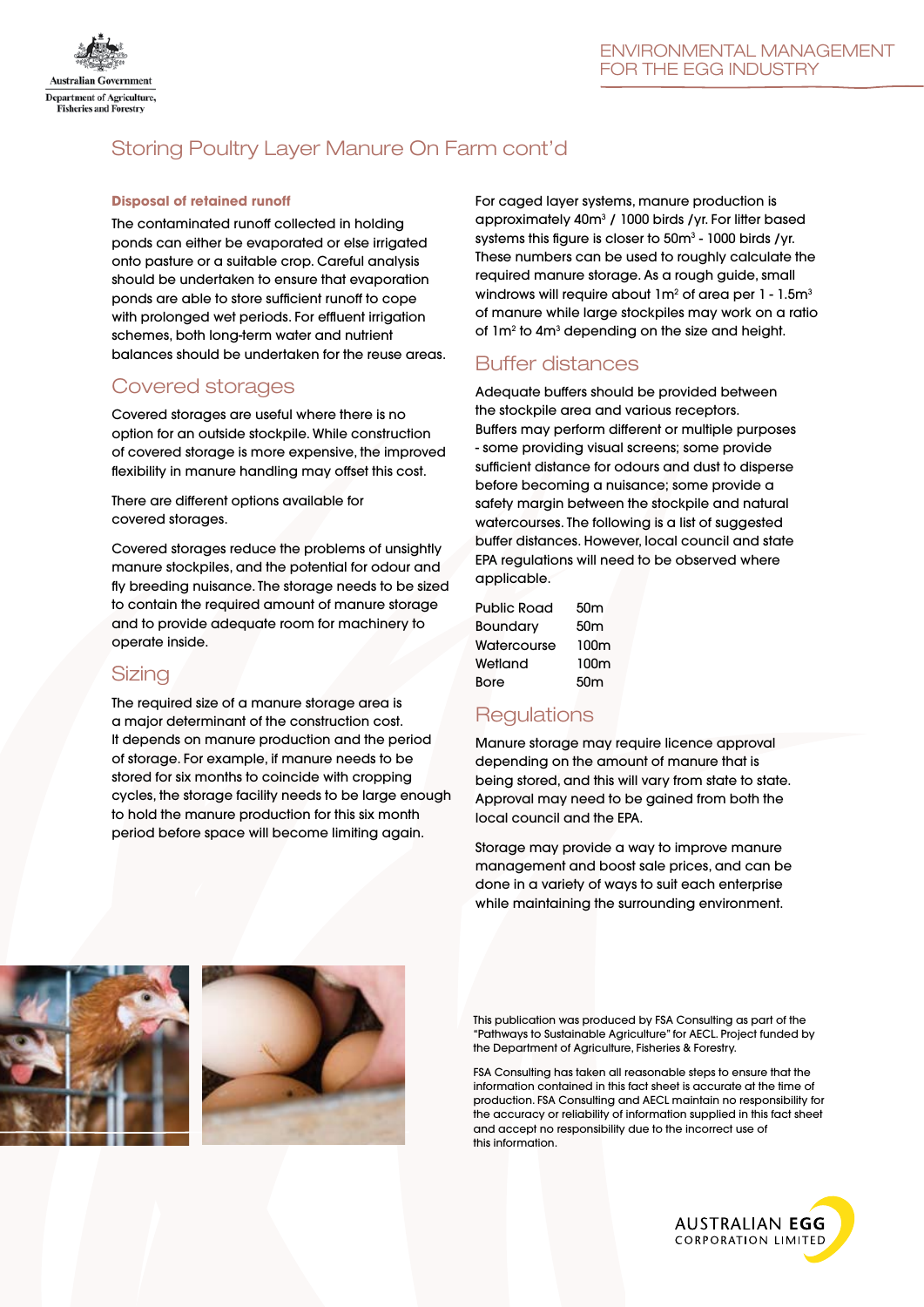

# Poultry Layer Manure - Nutrient Budgeting to Maximise Value

Poultry layer manure (caged layer manure and barn litter) can be a valuable nutrient resource for pasture and crop production systems. However, it must be managed carefully to realise the most value and to prevent losses of nutrients to the environment where they can cause harm.

Nutrient budgeting is a way to account for nutrient movements at the paddock scale to maximise the efficiency of use. It is a tool to help to keep farming operations sustainable. By understanding the nutrient demands of a crop or pasture, an appropriate manure rate can be determined. This saves money and can improve long term performance. Nutrient budgeting may also reduce the risk of losing nutrients to the atmosphere, surface water and groundwater by finding the amount of nutrient that needs to be applied to meet plant demands.

Nutrient budgets firstly require the calculation of the total inputs of nutrients for the year, including estimates of nutrients added by manure or fertiliser. Secondly, the mass of nutrients likely to be used by the crop or pasture is determined. Nutrients that are not taken up by the crop are either held in the soil or removed from the system through leaching or gaseous losses.

# Setting up a nutrient budget

Nutrient budgets require knowledge of:

- Nutrient levels in the soil
- • Nutrient inputs (i.e. manure, fertiliser)
- Nutrient outputs (i.e. removal through plant harvest, export of livestock and losses to the environment).

These items can be calculated on a per hectare basis for any area where the same basic management is occurring. A nutrient budget can be calculated using information from previous years to help make predictions for the coming season. The first step is to assess the level of nutrients in the soil.





## What nutrients are in the soil?

The nutrient status of the soil is an important determinant of the manure spreading rate needed to grow a given crop or pasture. Soil tests provide the best information, and are particularly important in paddocks with a history of fertiliser or manure application. It is suggested that samples are collected from the surface (0 -10cm) and subsurface depths

(10 - 60cm) and analysed to find nutrient levels within the root zone.

There are two approaches to assessing soil nutrient levels: calculating the total quantity of nutrient per hectare of land, or using 'standard' nutrient targets for different crops or pastures. Calculating nutrient quantities may require agronomic advice. However, standard nutrient targets are available from reference books for most crops and regions. It is important to realise that standard nutrient target levels are influenced by the specific soil properties on your farm.

Some example phosphorus (P) levels for soils in manure use areas are given in Table 1 below. For some crops, higher levels may be required to maximise production.

#### **Table 1. Suggested maximum available (Colwell)**

| <b>Clay content</b> | рH          | <b>Colwell phosphorus</b><br>(mg/kg) |
|---------------------|-------------|--------------------------------------|
| Less than 30%       | Less than 7 | 31                                   |
| Less than 30%       | More than 7 | 59                                   |
| More than 30%       | Less than 7 | 75                                   |
| More than 30%       | More than 7 | 85                                   |

#### Source: Skerman 2000

Soil nitrogen levels are generally measured as total nitrogen (Total N) or nitrate (N). Total soil nitrogen levels below 500mg/kg are considered low, while levels exceeding 5000mg/kg are considered very high. Ideal soil nitrate-N levels will depend on season, crop and soil interactions and are best determined by an agronomist. However, rough estimates can be made using standard target levels from a reference book such as 'Interpreting Soil Test Results' from CSIRO.

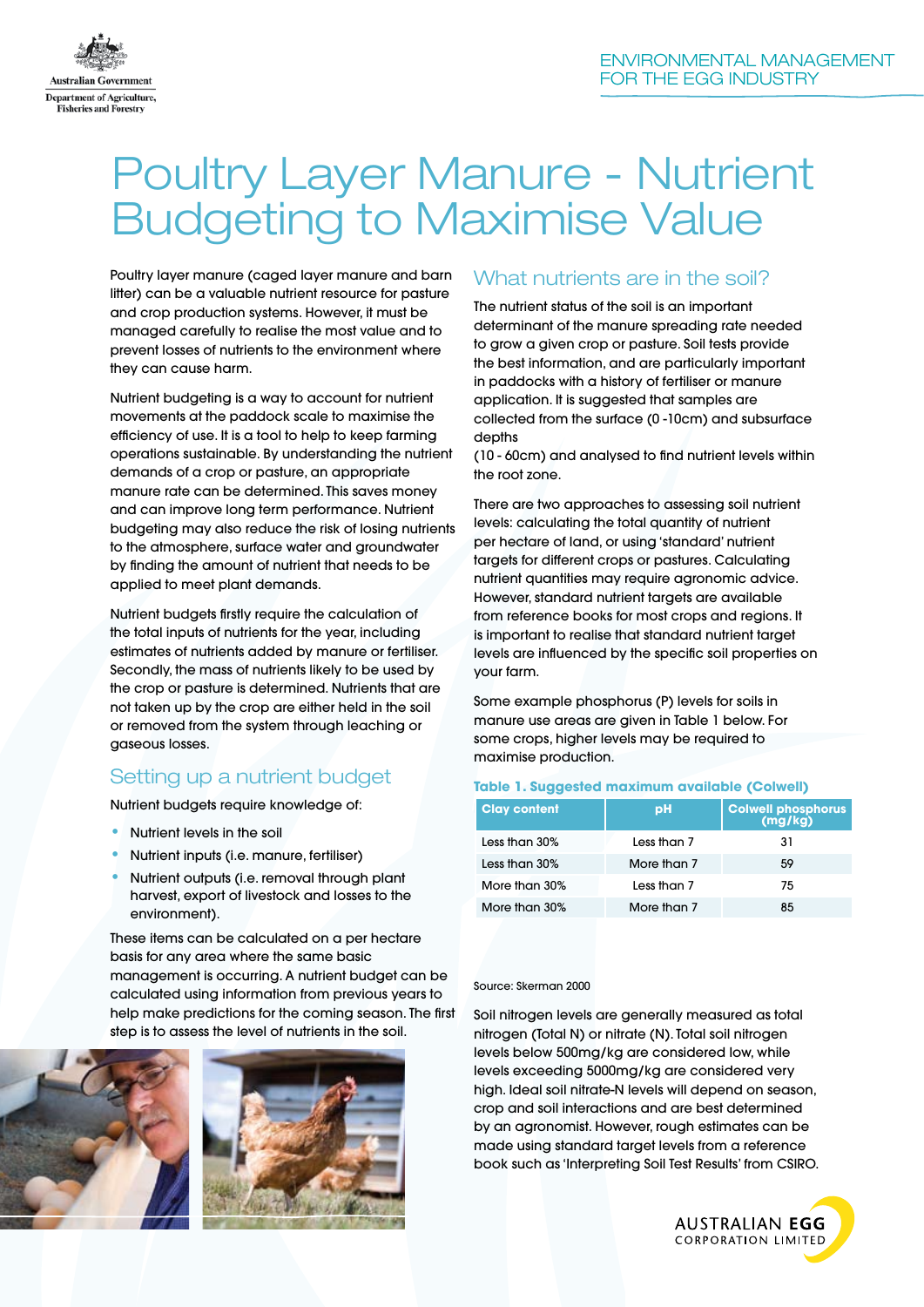

# Nutrient Budgeting to Maximise Value cont'd

## Inputs – fertiliser and manure

Nutrient inputs for fertilisers are calculated by multiplying the application rate (kg/ha) by the nutrient content to give a mass of nutrient applied per hectare. For example, single superphosphate (9% P) applied at 125kg/ha to grazing land provides 11kg/ha of phosphorus:

#### 125 x 0.09 = 11kg/ha of P

This type of calculation is needed for all fertiliser inputs. The standard analysis for fertiliser is printed on the bag or is readily available from the manufacturer.

For manure inputs, a similar calculation is needed to estimate the amount of nutrient per tonne of manure 'as spread'. The first step is to obtain an analysis for the manure from a laboratory or to use standard analysis data. An average analysis of layer manure is provided in a separate fact sheet in this series; Composition of Poultry Layer Manure. However periodic analysis of manure prior to spreading is recommended. Manure analysis results are generally provided on a 'dry basis', however all manure contains moisture at the time of spreading. This moisture acts to dilute the nutrient concentration in each tonne of manure.

To calculate the amount of phosphorus in a tonne of layer manure with a dry matter content of 70% (or a moisture content of 30%) and a total phosphorus content of 2%, use the following process:

1,000kg x 0.7 (70% dry matter) = 700kg 700 x 2% (average phosphorus content in layer manure) = 14kg P/tonne.

This same process can be applied to other nutrients in layer manure.

# **Outputs**

Once the major system inputs have been determined, similar calculations are needed for the main outputs. Main outputs may include hay, grain or livestock products (liveweight, milk or wool). For livestock, the nutrient content of live beef is approximately 2.4kg N, 0.7kg P and 0.18kg K / 100kg live weight. For milk production, 1000L of milk will remove about 5kg N, 1kg of P and 1.5kg of K. Grazing properties export relatively small amounts of nutrients in the livestock. For example, selling 100 beef steers at 500kg/head exports about 1,200kg N, 350kg P and 90kg K per

year. Crops generally remove much larger amounts of nutrient per hectare than livestock.

#### Nutrient outputs can be used to estimate required annual fertiliser or manure application rates.

#### **Table 2. Yield and nutrient off-take with some crops**

| Crop                                    | Yield (t/ha)          | N (kg/ha/yr) | P (kg/ha/yr) |
|-----------------------------------------|-----------------------|--------------|--------------|
|                                         |                       |              |              |
| Lucerne hay                             | $5 - 15$              | 150-450      | 15-45        |
| Dry land winter cereal<br>(grain only)  | $2 - 4$               | 40-80        | $6 - 20$     |
| Dry land winter cereal<br>(grain+straw) | 2-4 grain<br>(+straw) | 59-239       | $9 - 20$     |
| Grain sorghum                           | $2 - 8$               | 40-160       | $6 - 24$     |
| Forage sorghum                          | 10-20                 | 200-400      | 30-60        |
| Dryland pasture hay                     | $1-4$                 | 20-80        | $3 - 12$     |
| Irrigated pasture hay                   | $8-20$                | 160-400      | 24-60        |

Adapted from Reuter and Robinson 1997

# The nutrient balance

Once soil nutrients levels, inputs and outputs have been quantified, the overall nutrient budget is:

outputs – soil nutrients + inputs.

The result will show if more or less nutrient inputs are required to balance the equation. If the result is positive, nutrients will be stored in the soil or lost to the environment. Losses should be avoided wherever possible, as these are both a financial cost and a risk to the environment. In particular, nitrogen and phosphorus are harmful to water and in some cases air quality, and need to be minimised by balancing the nutrient budget as much as possible without compromising yields. Nutrient budgets are a useful tool for managing fertiliser and manure applications, providing greater efficiency within the system, saving money and helping to protect the environment, giving a win-win situation.

#### **References and further reading:**

Hazelton, PA & Murphy, BW 2007, Interpreting soil results CSIRO Publishing, Collingwood, VIC. Skerman, 2000, 'Reference Manual for the Establishment and Operation of Beef Cattle Feedlots in Queensland', Department of Primary Industries, Brisbane, 1st Edition March 2000.

Reuter DJ and Robinson JB 1997 (eds). Plant Analysis – An Interpretation Manual. CSIRO Publishing, Collingwood VIC 3066.

This publication was produced by FSA Consulting as part of the "Pathways to Sustainable Agriculture" for AECL. Project funded by the Department of Agriculture, Fisheries & Forestry.

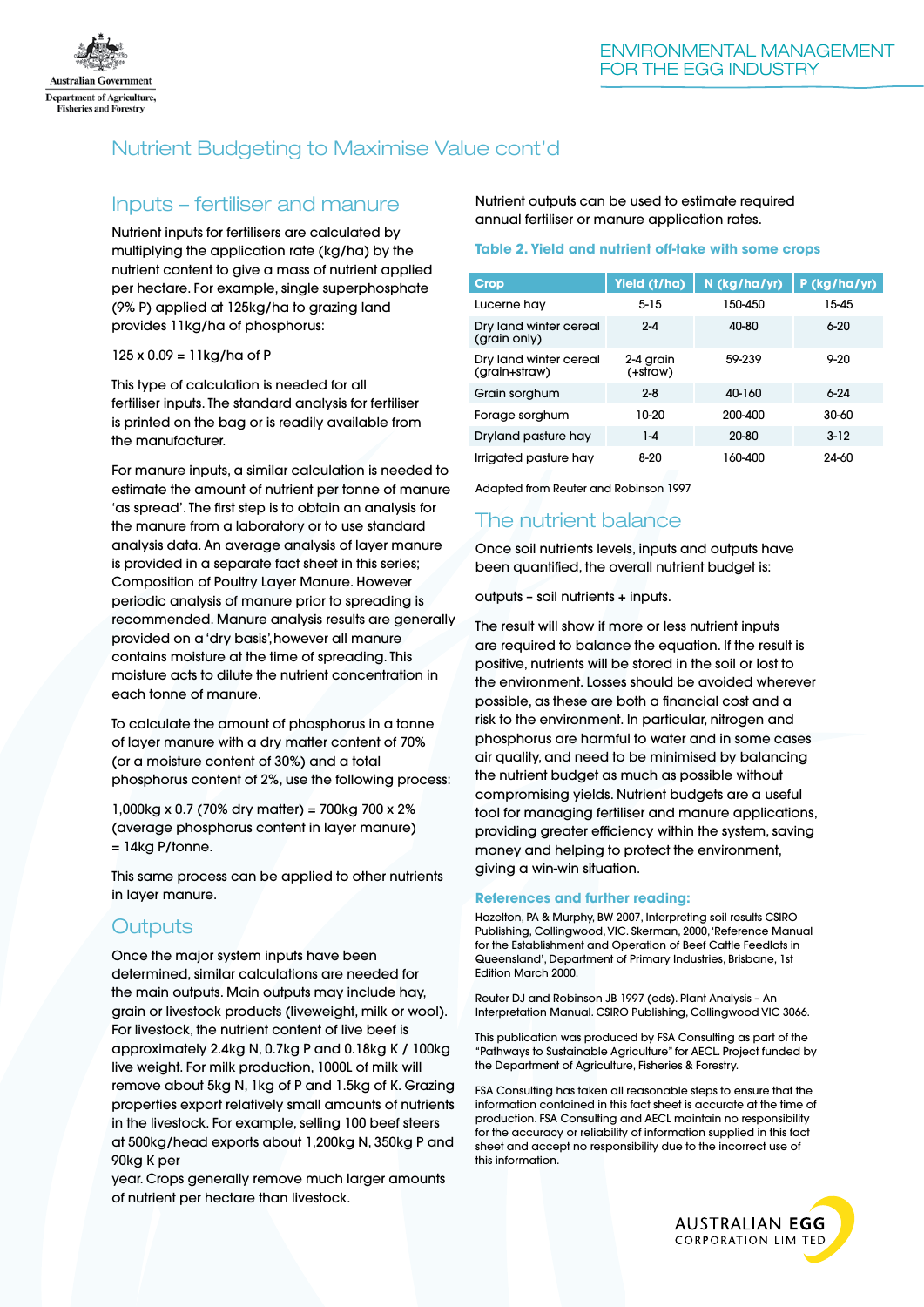

# Composition of Poultry Layer Manure

Manure from poultry layer systems can be a valuable plant nutrient resource for grazing and cropping systems. There are two main types of layer manure; manure from caged systems and litter from barn laid or free range systems. Generally, manure from caged systems has a higher nutrient analysis and less carbon than litter. However, both of these by-products usually have a higher nutrient analysis than other animal manures.

Layer manure supplies essential plant nutrients in a 'slow release' form, which can boost plant growth for a period of weeks after application. Sufficient manure for two or more seasons may be spread in one application as nutrients such as a phosphorus will be released over time.

Like other manure and litter by-products, layer manures are not a balanced nutrient source. They have a high ratio of phosphorus to nitrogen and for this reason they are best used primarily as a phosphorus source.

It is important to carefully manage the reuse of manure, as over application and poor reuse practices can cause environmental harm. To read more about application rates, see the fact sheet in this series called 'Poultry Layer Manure - Nutrient Budgeting to Maximise Value'.

# **Composition**

The composition of layer manure varies between different layer farms because of differences in management systems (caged layers, barn laid or free range) and diets fed.

Consequently the nutrient profile of layer manure is variable and the figures presented here are indicative only. A chemical analysis of the manure is needed to accurately determine the composition.

Manure composition also depends on the length of time the manure has been stockpiled. Generally the carbon and nitrogen content of manure will decline as the stockpiling time is extended, while other nutrients such as phosphorus are concentrated.

Table 1 shows measured chemical and physical properties of layer manure that may be used for indicative purposes.

#### **Table 1. Average composition of layer manure**

| <b>Amounts</b><br>(as % of dry matter basis) | <b>Manure</b><br>(caged systems) | <b>Litter</b><br>(Barn/Free range) |
|----------------------------------------------|----------------------------------|------------------------------------|
| рH                                           | 8.0                              | 8.0                                |
| Moisture content<br>(% of solids)            | 30                               | 25                                 |
| Nitrogen (N)                                 | 4.6                              | 4.1                                |
| Phosphorus (P)                               | $\mathbf{2}$                     | 1.4                                |
| Potassium (K)                                | 2.1                              | 2.1                                |
| Calcium (Ca)                                 | 3.9                              | 1.4                                |
| Magnesium (Mg)                               | 0.5                              | 0.3                                |
| Sulphur (S)                                  | 0.004                            |                                    |
| Carbon (C)                                   | 29                               | 38                                 |
| Weight per $m^3$ (kg)                        | 550                              | 550                                |

Source: Environmental Code of Practice for poultry farms in Western Australia

# Nutrient availability

Plant nutrient uptake occurs when nutrients are present in an inorganic form. Not all the nutrients in layer manure are available to the plant in the year of application. Some nutrients need to be converted from the organic to the inorganic form by microorganism decomposition before they become available for plant uptake. Of the macro nutrients available in layer manure, nitrogen and phosphorus can vary widely in nutrient availability, while potassium is stable and highly available from the time of application.

The availability of nitrogen for plant growth in the first year of application may range from 30% to 80%. Generally, about one-third of the nitrogen in layer manure is present in the ammonium form which is rapidly available to plants, while the remainder is in a slow release, organic form. Organic nitrogen will mineralise over time, releasing nitrogen for plant growth. However, the mineralisation rate depends upon a number of factors including soil health, temperature and moisture.

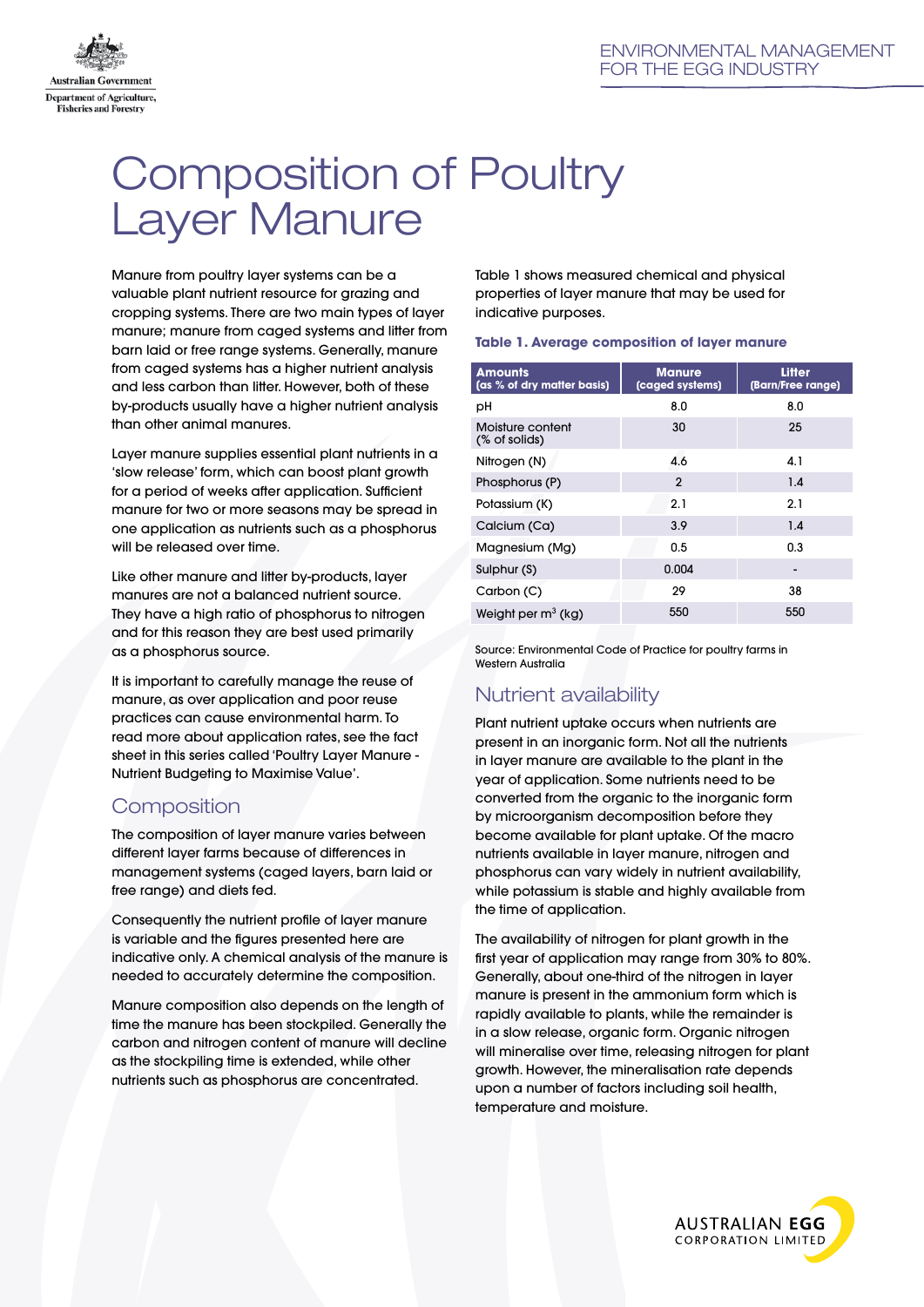

# Composition of Poultry Layer Manure cont'd

Nitrogen is easily lost from the soil through volatilisation and leaching and this can greatly reduce the amount of nitrogen for plant growth. For example, if layer manure is spread on the soil surface and not incorporated, up to 25% of the total nitrogen may be lost to the atmosphere through ammonia volatilisation. See the fact sheet in this series called 'Spreading Poultry Layer Manure', for more information.

Phosphorus availability may also vary from 40% to 100% in layer manure. Generally phosphorus will be more easily accessed by plants where manure is incorporated, but this is not essential. Phosphorus does not move very rapidly through the soil profile and can be applied for two or more seasons in one application.

# Environmental management

Layer manure is a valuable resource, but reuse needs to be managed in a sustainable way to overcome potential environmental threats, such as nutrient losses, and contamination from metals or pathogens.

Nutrient budgeting provides a starting point for preventing nutrient losses. A fact sheet 'Poultry layer manure - Nutrient Budgeting to Maximise Value' has been developed to explain this process.

Metal and pathogen contaminants can be managed using a range of approaches. The first step is to determine the risk of metal contamination. Table 2 shows the different elements that may be present at low concentrations in layer manure. Several of these elements are necessary for plant growth, but may become toxic to plants at high concentrations.

#### **Table 2. Composition of layer manure - potential environmental contaminants**

| Amounts given as a %<br>on a dry matter basis | <b>Units</b> | <b>Caged Layer</b><br>Manure |
|-----------------------------------------------|--------------|------------------------------|
| Arsenic (As)                                  | mg/kg        | 30                           |
| Copper (Cu)                                   | mg/kg        | 20                           |
| Zinc (Zn)                                     | mg/kg        | 350                          |

Source: Environmental Code of Practice for Poultry farms in Western Australia – units converted from parts per thousand to mg/kg.





Table 3 shows the recommended upper limits for several potential contaminants that may be found in layer manure. The maximum concentrations for arsenic, copper and zinc in layer manure are typically lower than the limits suggested by the Natural Resource Management Ministerial Council (NRMMC 2004).

#### **Table 3. (mg/kg) Limits for contaminants in compost, soil conditioners and mulches for land application**

| <b>Contaminant</b> | <b>NRMMC</b> | <b>NSW EPA</b> | <b>VIC EPA</b> |
|--------------------|--------------|----------------|----------------|
| Arsenic (As)       | 60           | 30             | 60             |
| Copper (Cu)        | 2500         | 2000           | 2000           |
| Zinc (Zn)          | 2500         | 3500           | 2500           |

Table: NRMMC (2004), NSW EPA (1997), VIC EPA (2004)

While the levels of contaminants are generally below the guideline upper limits, it is recommended that users of layer manure monitor soils to ensure elements do not build up to levels where toxicity becomes limiting to plant growth. If other metals are of concern, chemical analysis of the manure before use is advised.

Some pathogens potentially present in layer manure are *Campylobacter jejuni/coli, Clostridium perfringens, Clostridium botulinum, Enterococcus* spp, *Listeria monocytogenes, Salmonella* spp. Use of appropriate health and safety precautions will protect worker health. It is also a legal requirement to provide a 3 week (minimum) withholding period between spreading manure on paddocks and grazing these by livestock. Livestock must not be given access to stockpiled manure at any stage.

#### **References and further reading:**

Natural Resource Management Ministerial Council - NRMMC 2004, Australian Guidelines for Sewerage Systems-Biosolids Management, Australian Water Association, NSW. NSW EPA 1997, Environmental Guidelines for Use and Disposal of Biosolid Products, Department of Environment and Conservation, Sydney NSW. VIC EPA 2004, Guidelines for Environmental Management-Biosolids Land Application , EPA, Southbank, VIC.

This publication was produced by FSA Consulting as part of the "Pathways to Sustainable Agriculture" for AECL. Project funded by the Department of Agriculture, Fisheries & Forestry.

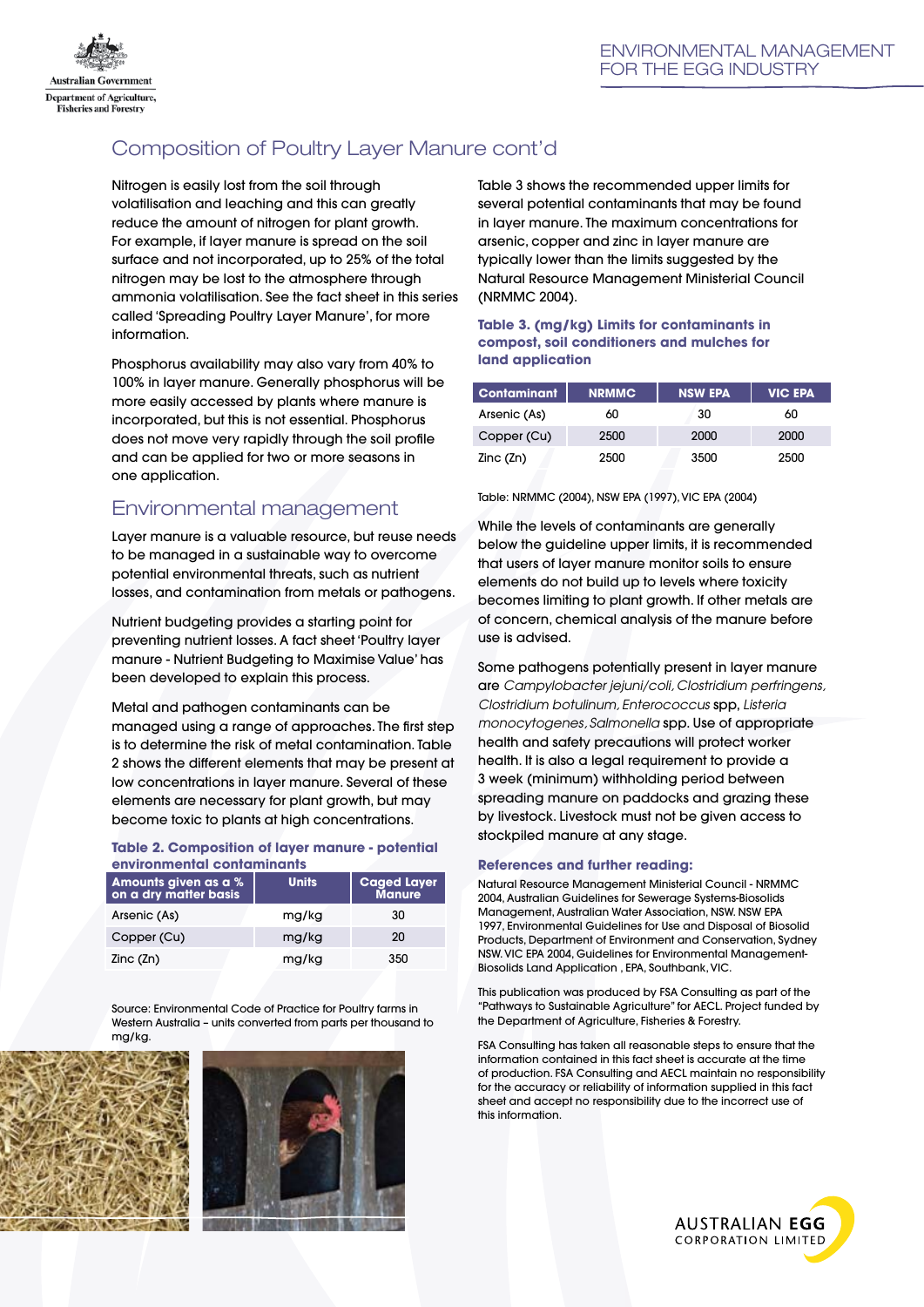

# Composting Equipment

Composting significant amounts of material will require machinery for turning and handling the composting material. Composting can be done using different types of machinery from frontend loaders to self propelled windrow turners. These machines differ in cost, ease of operation and quality of compost produced. Using specialist equipment greatly improves efficiency when composting large volumes of material.

#### **Front end loaders**

Front end loaders are often the first choice for smaller composting operations because they may be available on-farm already and have many other uses. A front end loader can be used to turn windrows and piles, and this may be a good option for carcass composting or small volumes of manure composting. However, front end loaders are slow to operate and may not adequately mix the compost piles.

#### **Windrow compost turners**

A range of windrow turners are available in Australia, both from local manufacturers and importers. These include:

- Three point linkage units
- PTO driven trail behind units
- Self powered units (turner is driven off a separate engine but mounted to a tractor)
- Self propelled units.

The scale of the operation will usually determine the required size of the compost turner. Three point linkage models are available for small to medium scale composting, while trailing units are better for larger windrows and can turn larger amounts of compost rapidly. Self-propelled turners are suitable for large scale operations where a significant amount of material is to be composted. Some features to consider when evaluating compost turners include:





#### **Windrow dimensions**

Tractor drawn models can generally turn a windrow less than 3m high, whereas some self-propelled turners may turn windrows up to 4m high by 4m wide. This affects the size and layout of the composting area and the total amount of compost that can be turned. For example, smaller windrows require more space because of the need for traffic alleys between the rows.

#### **Turning rates**

Turning rates will vary with the size and type of turner. Three point linkage turners are limited to a turning rate of between 200 - 400m3 /hr, while tractor drawn turners may have a turningrate of 400 - 800m3 /hr. Self-propelled turners can turn at rates of 1200 - 6500m3 /hr.

#### **Power requirements**

For tractor drawn turners, the size of the turner determines the power requirements of the tractor. Three point linkage models will require about 50 - 60 horsepower while a PTO driven trailing turner may require 80 -140 horsepower. Tractors will require a creeper gear to travel at a slow speed. Hydraulic assist features are available for turners to remove the need for a creeper gear.

#### **Straddle and auger turners**

Straddle turners turn the windrow in one pass. Hence, the windrow width must match the drum length. Auger turners use paddles to lift and move the compost. As they move down the windrow, the compost is moved to one side, reducing the space between windrows. These are good for composting in small areas since less tractor space is needed beside the windrows.

#### **Water application**

Some windrow turners can add water to windrows using a trailing hose system. This is ideal for medium to large scale operations and improves operational efficiency. Alternatively, some windrow turners can tow a water tanker that will supply water during turning, and this may be more appropriate for small operations without water infrastructure.

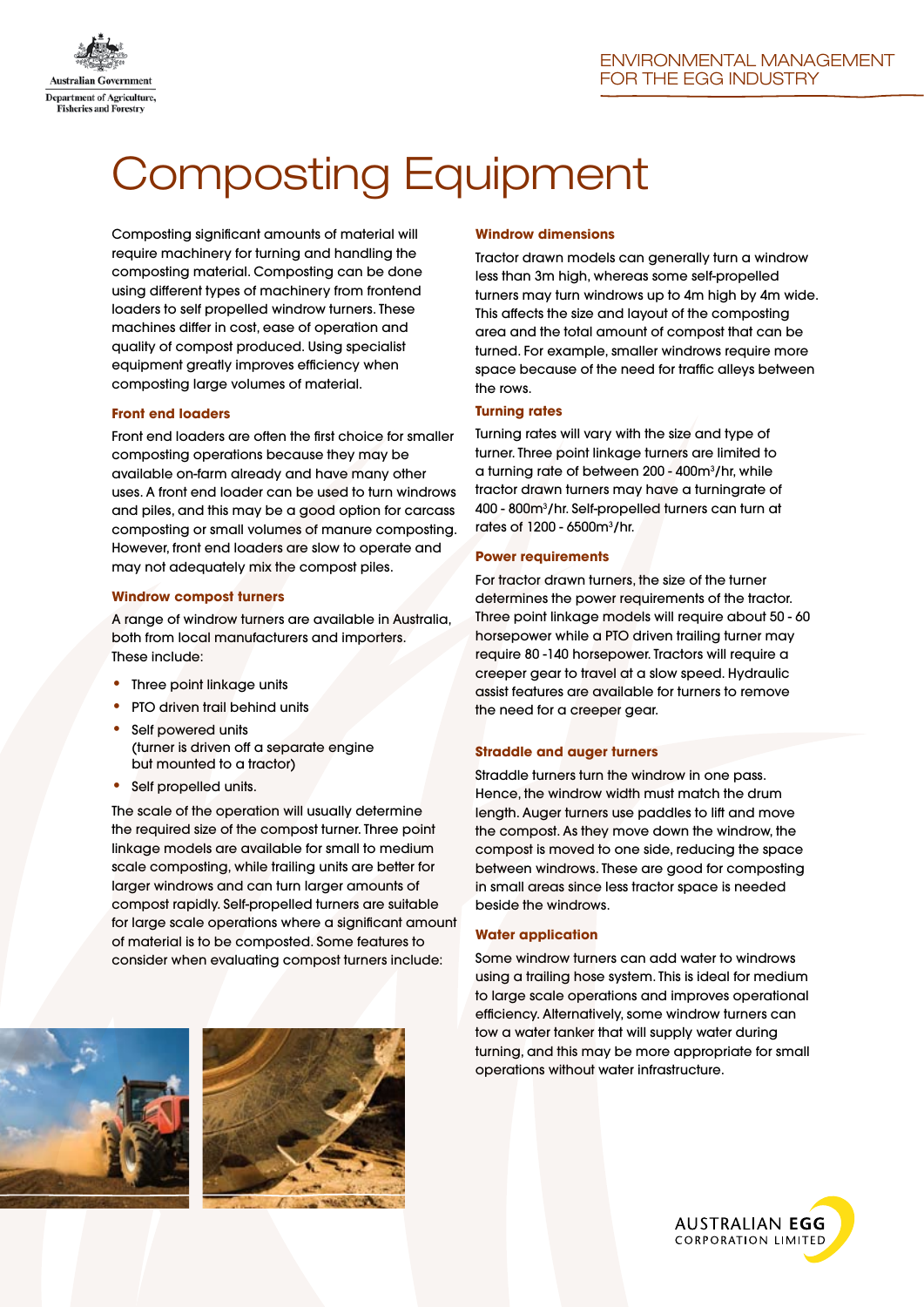

# Composting Equipment cont'd

## Purchasing a windrow turner

Cost is a major consideration when buying a compost turner. The size and type of turner (three point linkage, tractor drawn or self propelled) have the largest affect on price. The prices below were collected from a range of manufacturers and suppliers in Australia to provide a general price range in 2008 (prices are shown excluding GST).

The following list of suppliers is provided as a service to farmers. It is not intended to be comprehensive, nor is any manufacturer or dealer endorsed or recommended. Buyers are encouraged to carry out their own market research.

**Nufab:** Tractor drawn straddle turner, windrow dimensions : 3.6m wide x 1.7m high, 400 - 800m3 /hr : \$60,000

**Sittler:** Tractor drawn straddle turner, models : 507, 509 & 512, 450 - 1375m3 /hr : \$40,000 - \$60,000

**Self-propelled Backhus, Nufab, Frontier, and Allu models:** 1,200 - 6,000m3 /hr : \$170,000 - \$880,000 (can be custom made to specification).

#### **Extras**

Hose and reel for watering : \$12,600 Water wagon and tank : \$22,000

Hydraulic assisted models (tractor drawn) : add \$17,850 to base price.

## Suppliers and dealers

#### **Nufab Industries**

Lot 27, Moore Road PO Box 171 Dongara WA 6525 Ph: 1800 671 606 or 08 9927 1297 www.nufab.com.au

#### **Recycle and Composting Equipment Pty Ltd**

(Dealers for Sittler, Brown Bear & Frontier models) PO Box 420 Waterford QLD 4133 Ph: 1300 723 026 or 07-3804 7949 www.composting.com.au

#### **Dealers for Backhus models**

Brentwood Recycling Systems 238 Berkeley Rd Unanderra NSW 2526 Ph: 02 4271 7511 www.brentwood.com.au





This publication was produced by FSA Consulting as part of the "Pathways to Sustainable Agriculture" for AECL. Project funded by the Department of Agriculture, Fisheries & Forestry.

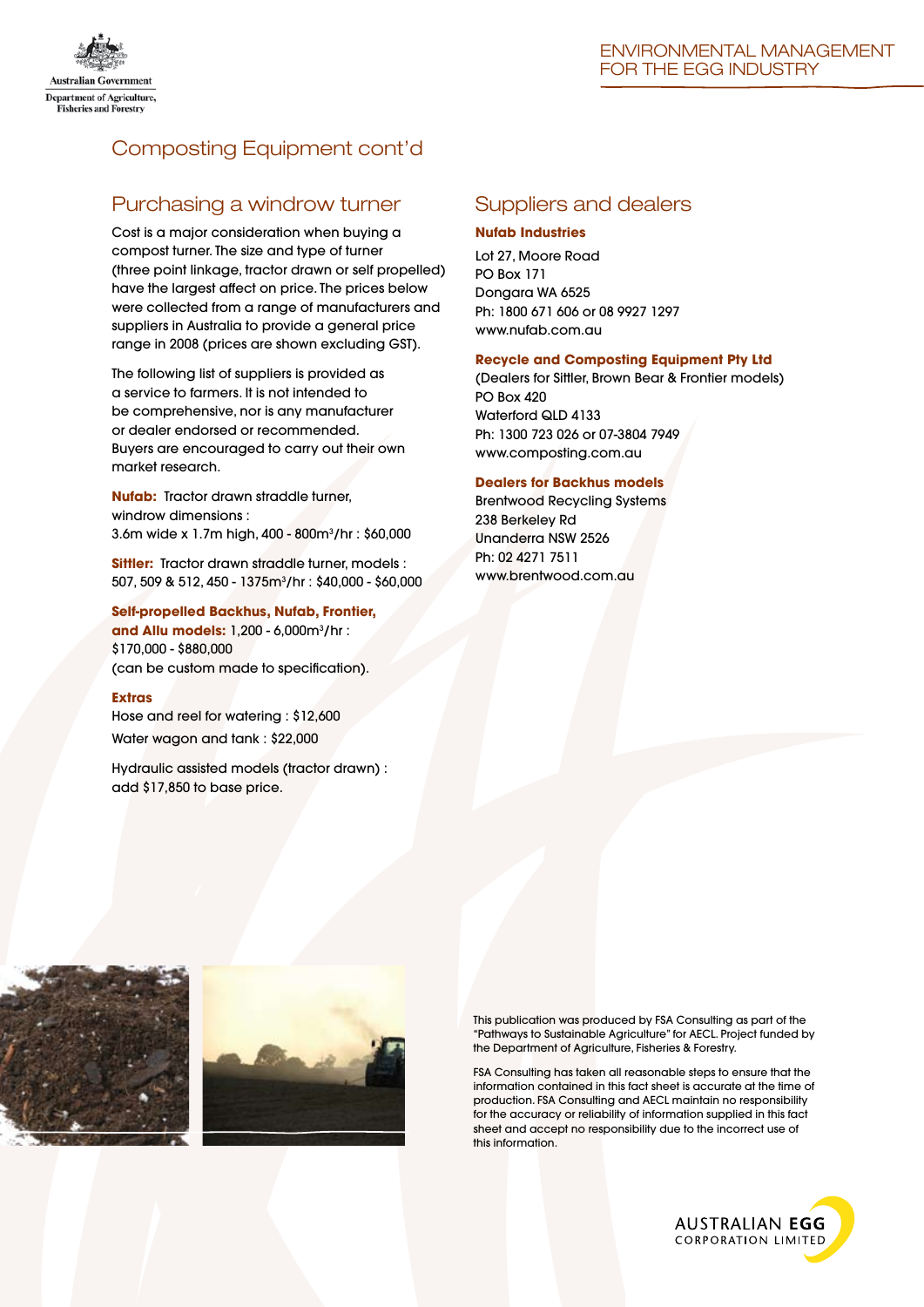

# Poultry Layer Manure - How Much is it Worth?

Layer manure (caged layer manure and barn litter) from egg production systems is valuable as a nutrient and organic matter resource. Layer manures in particular are high in nutrients compared to other animal manures and generally have a higher reuse value.

Calculating the real value of layer manure as a nutrient source and soil conditioner can be difficult as many different factors need to be considered. These include nutrient content and availability, the value of trace elements and effects on soil health and structure.

# **Composition**

The first step in estimating the value of layer manure is to determine the nutrient content. Table 1 provides a sample nutrient analysis for layer manure (from caged birds) and spent litter from chickens housed in barns. It must be noted that analysis values provided are indicative and may vary from one batch to another.

In addition to these nutrients, there are other trace minerals available in layer manure that may be highly valuable for some agricultural systems, significantly increasing the value of layer manure.

| Table 1. Indicative composition of layer manure |                                  |                             |  |  |  |  |
|-------------------------------------------------|----------------------------------|-----------------------------|--|--|--|--|
| <b>Amounts</b><br>(% dry basis)                 | <b>Manure</b><br>(caged systems) | Litter<br>(Barn/Free range) |  |  |  |  |
| рH                                              | 8.0                              | 8.0                         |  |  |  |  |
| Moisture content<br>(% of solids)               | 30                               | 25                          |  |  |  |  |
| Nitrogen (N)                                    | 4.6                              | 4.1                         |  |  |  |  |
| Phosphorus (P)                                  | $\mathfrak{p}$                   | 1.4                         |  |  |  |  |
| Potassium (K)                                   | 2.1                              | 2.1                         |  |  |  |  |
| Calcium (Ca)                                    | 3.9                              | 1.4                         |  |  |  |  |
| Magnesium (Mg)                                  | $0.5\,$                          | 0.3                         |  |  |  |  |
| Sulphur (S)                                     | 0.004                            |                             |  |  |  |  |
| Carbon (C)                                      | 29                               | 38                          |  |  |  |  |
| Weight per $m3$<br>(kg)                         | 550                              | 550                         |  |  |  |  |
|                                                 |                                  |                             |  |  |  |  |

Source: Environmental Code of Practice for poultry farms in Western Australia

# Calculating potential manure value

It is possible to roughly estimate of the value of layer manure by comparing the value of the macro nutrients (nitrogen, phosphorus and potassium) in the manure with the cost of commercial inorganic fertilisers (see Table 2). This provides a starting point for assessing the value of manure as a nutrient resource. To do this, the kilograms of nutrient per cubic meter (the most common measurement) need to be calculated. These calculations are provided in the 'Nutrient budgeting of Poultry Layer Manure' fact sheet in this series.

In addition to nitrogen, phosphorus and potassium (N, P, K), there are significant amounts of calcium, sulphur and trace elements in layer manure. Comparing the value of manure with lime as a source of calcium, layer manure may be valued at around \$2.50/m3 if compared to agricultural lime at \$40/t.

In practice, the amount of calcium in layer manure is relatively small when applied at appropriate nutrient application rates for crops and pasture.

The trace elements in layer manure include magnesium, manganese, iron, boron, copper and zinc. Where required, these trace elements are highly valuable and will increase the reuse value of layer manure.

| compared to inorganic fertilisers                                   |                                                          |                           |                                                    |                                                 |  |  |  |
|---------------------------------------------------------------------|----------------------------------------------------------|---------------------------|----------------------------------------------------|-------------------------------------------------|--|--|--|
|                                                                     | Manure<br><b>analysis</b><br>$\frac{1}{2}$ dry<br>basis) | ka per<br>cubic<br>meter* | <b>Inorganic</b><br>fertiliser<br>product<br>(S/t) | <b>Value of</b><br>layer<br>manure<br>$(S/m^3)$ |  |  |  |
| Moisture<br>content                                                 | 30                                                       | O                         |                                                    |                                                 |  |  |  |
| Nitrogen<br>(N)                                                     | 4.6                                                      | 24                        | Urea<br>(46%N) @<br>\$700/t                        | \$37                                            |  |  |  |
| Phosphorus<br>(P)                                                   | 2.0                                                      | 10.5                      | <b>MAP 21</b><br>(% P) @<br>\$1200/†               | \$51                                            |  |  |  |
| Potassium<br>(K)                                                    | 2.1                                                      | 11                        | Potash<br>(50%K)@<br>\$700/t                       | \$15                                            |  |  |  |
| Maximum value of N, P, K per m <sup>3</sup><br>\$103/m <sup>3</sup> |                                                          |                           |                                                    |                                                 |  |  |  |

# **Table 2. Value of nutrients in layer manure**

\*1m3 is assumed to weigh 750kg with 30% moisture

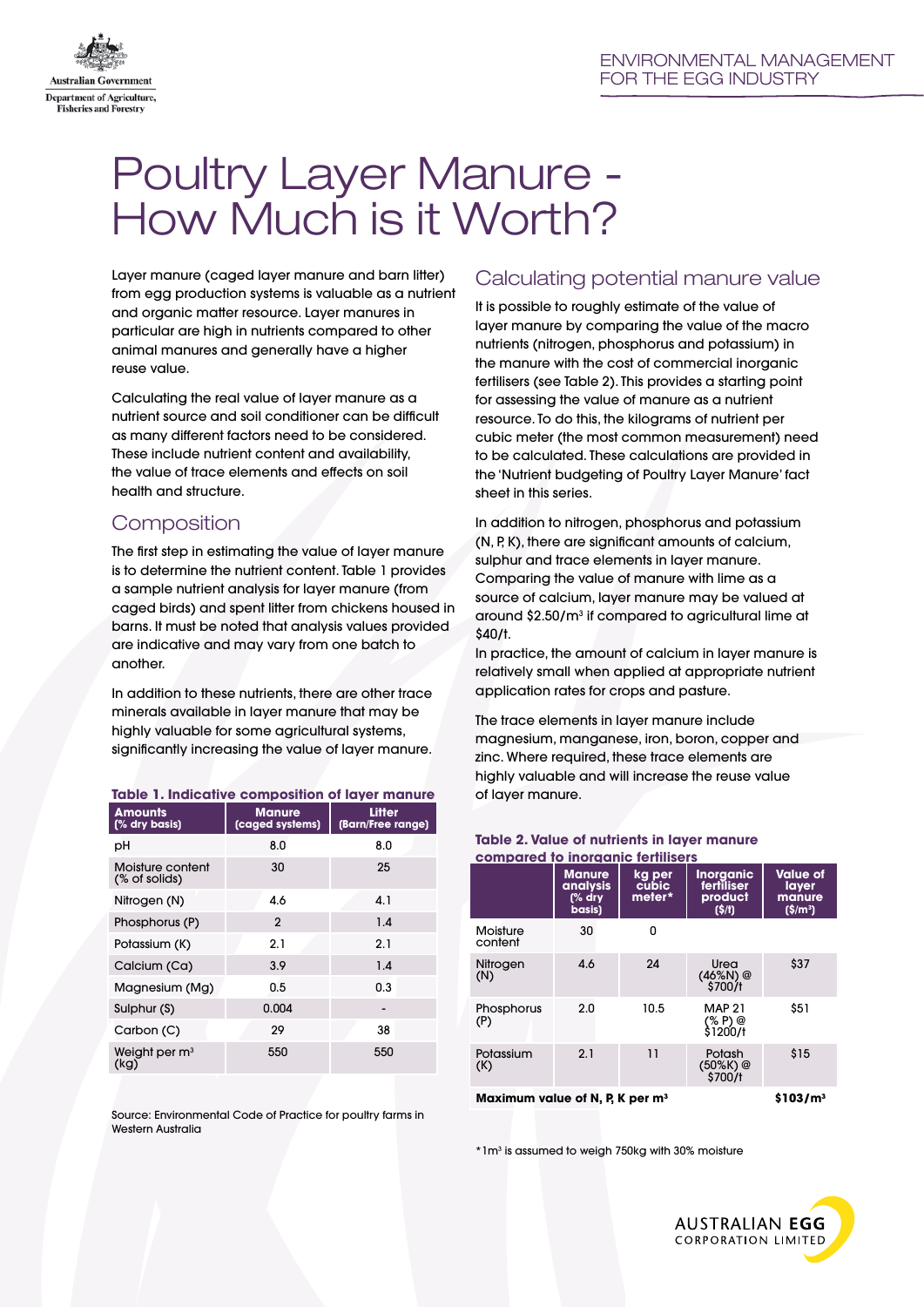

# Poultry Layer Manure - How Much is it Worth? cont'd

# How much is it worth?

How much is layer manure worth? Typically, layer manure is sold for \$10 -15/m<sup>3</sup> ( $1m<sup>3</sup>$  = approx. 750kg with 30% moisture). This is considerably less than the value of the nitrogen, phosphorus and potassium in the manure. Also, manure has the added value of organic matter (approximately 30% by mass) which is beneficial to soil, improving soil structure and water holding capacity. This value may be almost as great as the nutrient value of the manure.

However, there are also reasons why manure value will be lower than the maximum value of the nutrients, caused by difficulty in handling and application of manure compared to fertilisers.

Manure can be difficult to handle compared to conventional fertiliser, requiring specialised equipment and management. Manure also contains several nutrients that need to be balanced with plant requirements requiring understanding of the manure product and fertiliser requirements of the crop being grown. Nutrients within the manure may not be in a form that is immediately available for plant growth, increasing the need for nutrient monitoring of soils and crops. These factors increase the management and handling requirements compared to conventional fertilisers.

Because of these factors, it may be reasonable to value manure at approximately 50% of the value of the N, P and K it contains. This would give a value of approximately \$50/m<sup>3</sup> at 2008 fertiliser values.

Gaining maximum value from manure by-products can significantly improve the profitability of an enterprise. Understanding the value of layer manure requires a good understanding of the product and the best ways to manage this product in a farming system. Several other fact sheets in this series have been produced to provide information on nutrient composition, nutrient budgeting and spreading layer manure. These fact sheets are designed to help get the maximum value out of layer manure in farming systems.





This publication was produced by FSA Consulting as part of the "Pathways to Sustainable Agriculture" for AECL. Project funded by the Department of Agriculture, Fisheries & Forestry.

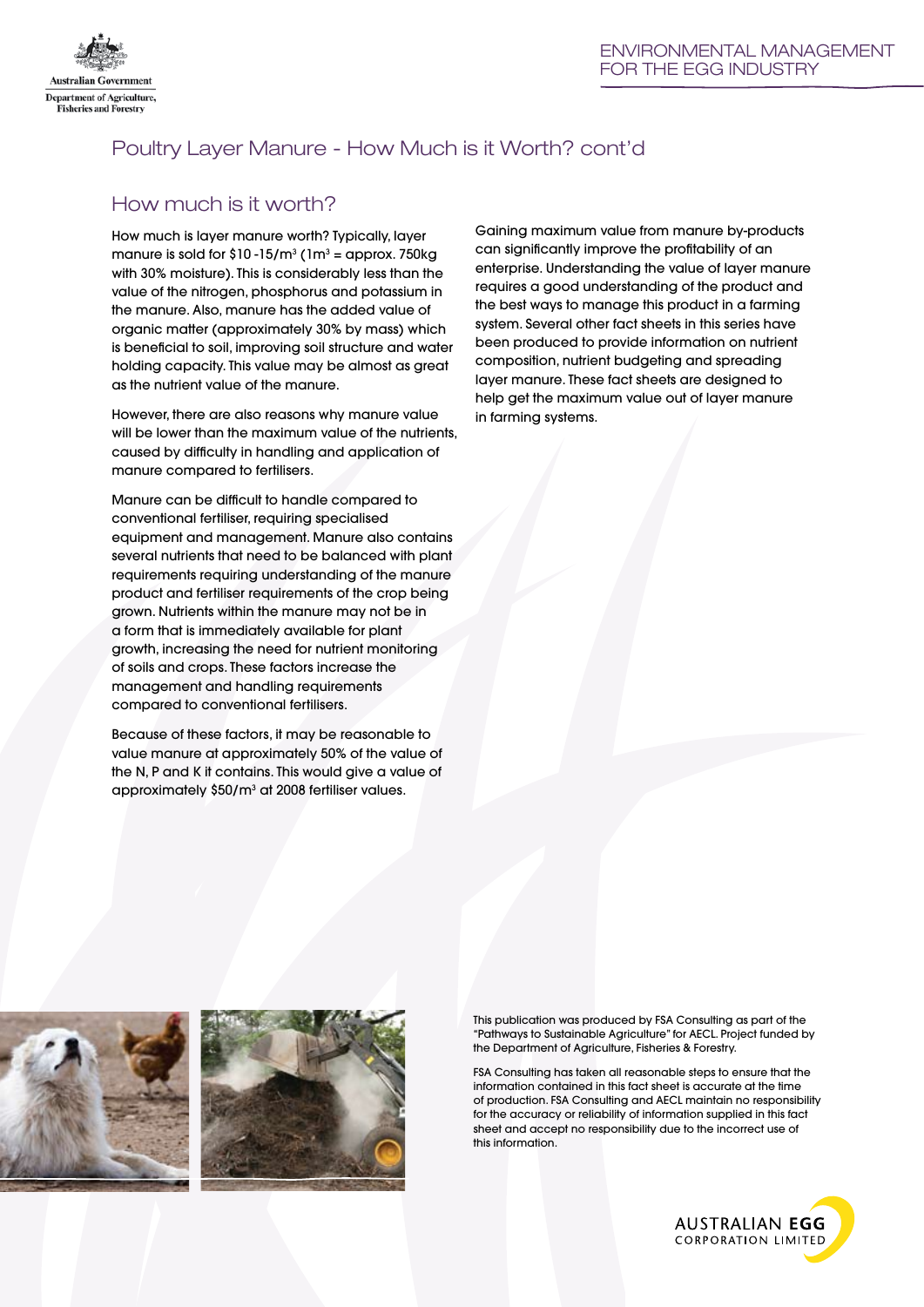

# Spreading Poultry Layer Manure

Layer manure (caged layer manure and barn litter) is a highly valuable nutrient source and soil conditioner when spread at suitable rates.

However, good spreading techniques are needed to realise the potential value of this resource. Spreading needs to occur at the optimal time to maximise nutrient availability and minimise potential adverse soil impacts like compaction. Using the right equipment and information simplifies management and improves production.

## Spreading rates

A nutrient budgeting process is the best way to find the optimal long-term manure spreading rate (see 'Nutrient Budgeting for Poultry Layer Manure' fact sheet in this series).

Once the target spreading rate is known, the spreader needs to be calibrated to ensure the manure is applied at the correct rate evenly across the paddock. One way to check spreader calibration is provided in Example 1.

#### **Example 1. Measuring your spreading rate**

- **1.** Take a strip of builders plastic or tarp (ideally 10m x 2m) and lay it down in path of the spreader.
- **2.** Run the spreader over the drop sheet at the correct operating speed.
- **3.** Weigh manure from 1 x 1m squares at several points across the width of the spreading pattern.
- **4.** Take the mass of manure weighed (kg/m<sup>2</sup>) and multiply by 10,000 to convert to kg/ha).
- **5.** Divide the result by 1000 to get tonnes (t) per ha.

This process can be repeated for several passes to check the average spreading distribution and width.

# Distribution

Poor distribution of manure by spreaders can cause uneven application and irregular crop growth. Distribution can be affected by manure consistency, the type of spreader and the operator. Generally manure with a moisture content of 25 - 30% will spread best.





Dust can be a problem from drier manure. However, if the moisture content exceeds about 35%, bridging will be a problem in many spreader designs.

For most spreaders, an application rate of at least 2t/ha is needed to achieve an even spread. For some spreaders, higher application rates may be needed to achieve good performance.

Operator efficiency may also strongly influence manure distribution. Some spreaders alter the application rate with the forward speed of travel, which can also cause variability in application where operators are not adequately trained.

# **Compaction**

Compaction is caused by the movement of large implements across paddocks. It is generally a greater concern on crop land than on grazing land. Compaction is most likely to occur when soils with a moisture content close to field capacity are worked. Ideally, spreading would occur when the soil is quite dry. Compaction of crop land can be reduced by setting up the spreader to run on controlled traffic lines. Spreading manure on a 3 to 5 year rotation and supplementing with inorganic fertiliser as required also reduces the compaction risk and saves money by reducing the application frequency.

# **Timina**

The optimal timing of manure applications depends upon factors like:

- Crop or pasture nutrient requirements
- Field conditions (soil moisture)
- **Wind conditions**
- Timing of other management events (i.e. cultivation and sowing).

The application of layer manure 2 - 6 weeks before sowing (or peak pasture demand) is recommended to allow time for nutrients to mineralise from the organic matter in the manure. However, layer manure has been successfully spread on growing crops at low application rates. If the manure has been correctly composted, the timing of application is less critical and the risk of nutrient drawdown is minimal. Ideally, manure spreading should occur when the risk of compaction is minimised.

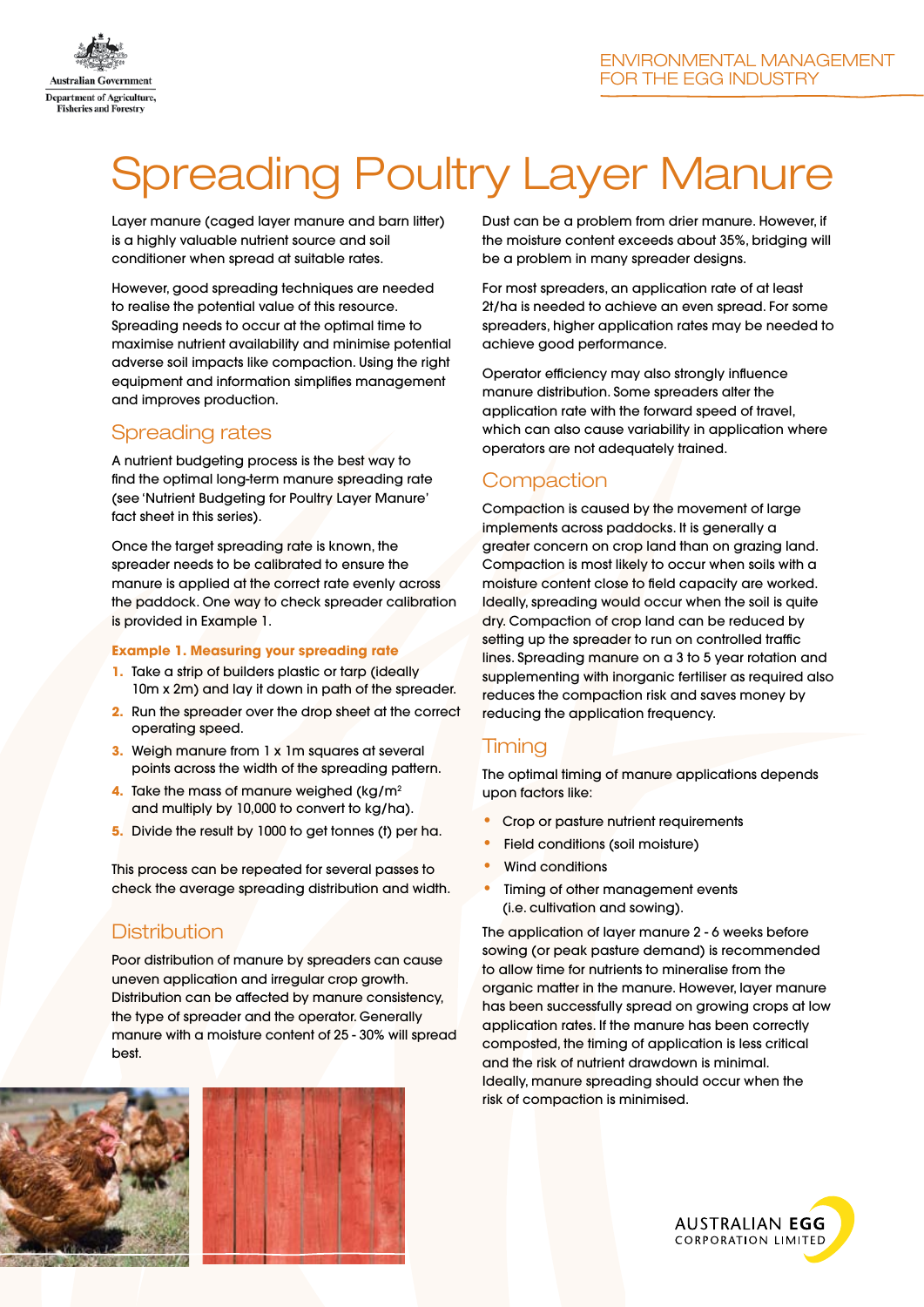

# Spreading Poultry Layer Manure cont'd

## Social and environmental considerations

Manure spreading can disperse dust and odour over considerable distances. If manure is spread close to neighbours or other sensitive areas, this should occur when the wind speed is low and ideally on weekdays. Consulting with neighbours about the best time to spread manure may reduce nuisance and help avoid complaints. Odour releases can be reduced by incorporating manure soon after spreading or by irrigating after spreading.

The risk of environmental harm must be considered before spreading manure. Manure should only be spread on the intended area. It should not be spread within 30m of waterways or on steep slopes where erosion losses may occur. While a small amount of rain following application can be useful, spreading when heavy rain is forecast is not recommended.

# Options for spreading manure

There are many options for getting manure spread, including: engaging a contractor, purchasing a spreader with others in a farmer group or purchasing a spreader for your own use.

Contractors may operate on an hourly rate or a 'tonnes spread' basis. Rates quoted by contractors range from \$8/t to \$13/t (2008), depending on the distance of transport from stockpile to spreading area and other conditions.

As spreaders are used infrequently, they are a good item for a farmer group to purchase and share, reducing the capital cost for each owner.

There are several factors to consider when selecting a spreader to buy. Most important are the type and moisture level of the manure and the amount to be spread regularly. Some design features to be considered include:

#### **Spreading pattern**

Width (to ensure an even spreading pattern and application rate are achieved).

#### **Vertically vs horizontally mounted beaters**

Vertically mounted beaters generally spread over a larger area with each pass, throwing manure beyond the width of the spreader. Horizontal beaters usually only spread about the width of the spreader.

#### **Spinners**

Spinners generally provide a wider and more accurate spreading pattern than beaters alone.

#### **Floor width**

The maximum moisture content of manure that can be spread without bridging depends upon the floor width and the width of the rear door of the spreader. Generally the belt driven machines cannot spread manure with a moisture content exceeding 40%.

#### **Conveyor belt vs moving floor chains**

These can be either hydraulic or PTO driven. Conveyor belts may need to be replaced more often as the belt wears more easily than chains.

#### **Rotation speed**

The rotation speed of the beaters affects the width of spread and application rate.

#### **Size**

Spreaders vary greatly in size, from 1t capacity to over 20t capacity. The smaller capacity spreaders (1 - 2t) are unsuitable for spreading large amounts of manure because of the time spent loading and travelling. Larger capacity trailing units are probably the best option for on-farm use. Trailing units vary in size from less than 5t to over 20t capacity. Dual purpose units can be used for spreading other products such as lime and fertilisers, which may offset the cost. However these require a more consistent manure with lower moisture levels.

#### **Price**

The size of a spreader generally determines the price. As a guide, 2008 prices for different makes of spreaders available in Australia are:

Trailing spreader: 4.1 - 9.5m<sup>3</sup> (3-7t manure) : \$23,000 - \$60,000

Trailing spreader:  $14m<sup>3</sup>$  and above (9 +  $t$  manure) : \$52,000 - \$89,000

Truck mounted: 8 - 10t capacity : \$50,000 - \$60,000

#### **References and further reading:**

Kondinin Group 2006, Fertiliser Spreaders Research Report, Farming Ahead, no. 175, 18-21.

This publication was produced by FSA Consulting as part of the "Pathways to Sustainable Agriculture" for AECL. Project funded by the Department of Agriculture, Fisheries & Forestry.

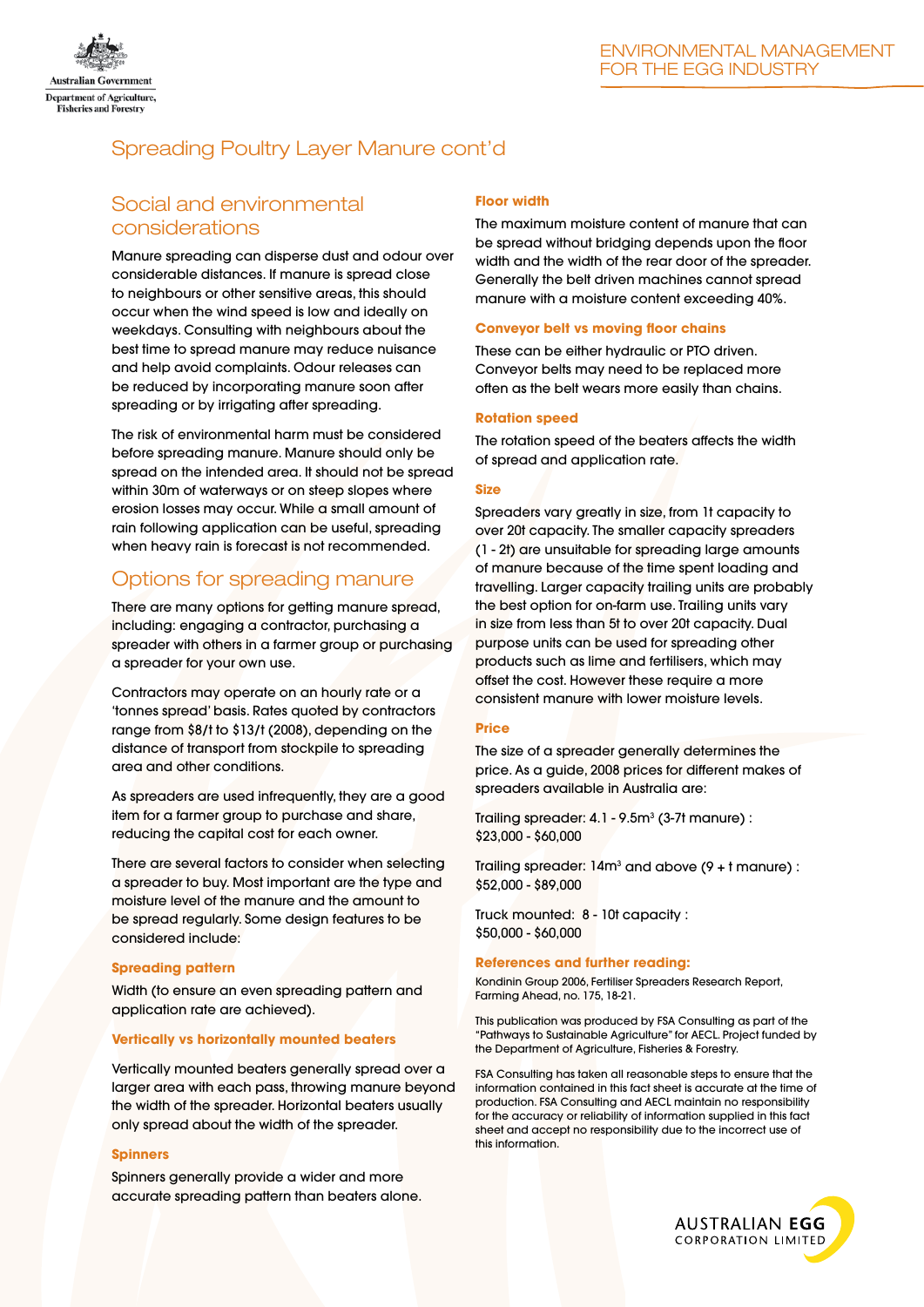

# Subjective On Farm Monitoring

Subjective monitoring is one way of measuring the impact of your farm on neighbours and other nearby sensitive land uses. This can help to avoid complaints and demonstrate social responsibility within the local community. Monitoring should focus on the main causes of off-farm amenity impacts such as odour, dust, noise and light. Regular subjective monitoring can also help to identify the effects of changes in management practices on amenity impacts.

# Odour intensity assessments

Odour intensity is best assessed at a series of designated assessment points around the property boundaries. A designated staff member responsible for monitoring environmental impacts should regularly undertake odour assessments (say every 3 months). The assessments need to occur when odour is most likely to create a nuisance.

The assessments can be undertaken using the German Standard VDI 3940: Determination of Odorants in Ambient Air by Field Inspection as a guide. The VDI scale and procedure are provided in the odour monitoring record included at the end of this fact sheet.

To ensure accuracy in assessments it is important that the assessor is not desensitised to the odour. Hence, the assessments can only occur if the assessor has not been in or around the sheds for at least three hours.

During the assessment the following data must be recorded in the odour monitoring record:

- The number of fans operating (if mechanically ventilated).
- The number of hens on farm.
- In-shed air temperature.
- Prevailing weather conditions, including wind direction, estimated wind speed and shade temperature.

This data forms the basis of the monitoring program to be maintained over time.

# Dust assessments

Dust intensity should also be measured at designated assessment points, following a regular monitoring program (say every 3 months). Dust levels are assessed by visual criteria. A designated person should always undertake dust intensity evaluations to ensure a consistent approach. Dust assessments need to occur at the most likely time of peak dust emissions, such as when traffic volumes are high.

During the assessment, the following data need to be recorded in the dust monitoring record (included with this fact sheet):

- The number of fans operating (if mechanically ventilated).
- Prevailing weather conditions, including wind direction, estimated wind speed and shade temperature.
- Vehicle movements (i.e. number/hr).

Similar but more frequent assessments and recordings should be made during prolonged dry periods or after a complaint, when the wind speed is moderate to strong and the wind is blowing from the poultry sheds towards the dust monitoring point. The results of the visual assessments should be kept in the dust monitoring record.





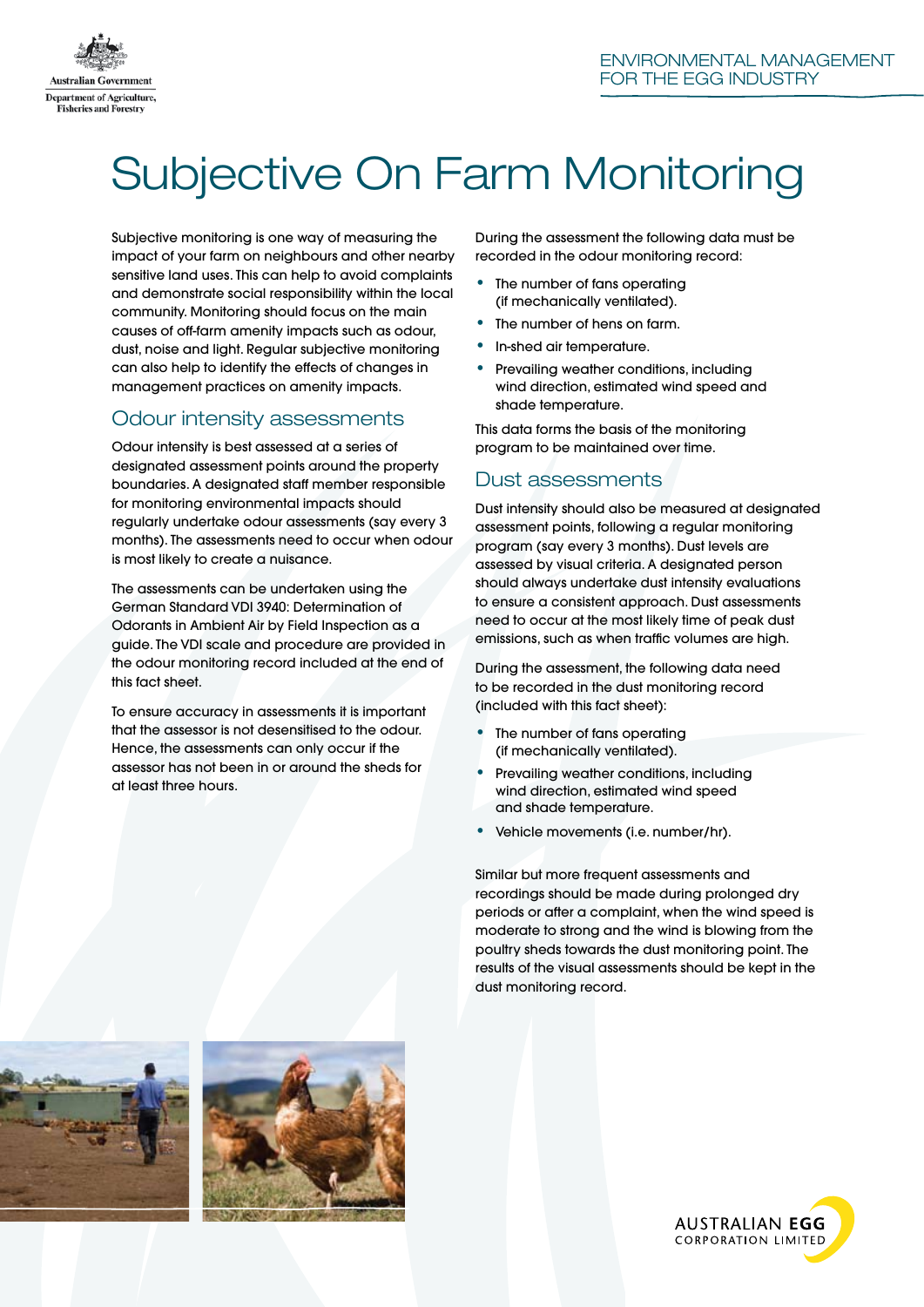

# Subjective On Farm Monitoring cont'd

## Noise level assessments

Noise level should also be measured at designated assessment points following a regular monitoring program (say every 3 months). These assessments should be carried out by a designated staff member.

The assessments are to occur:

- After 6:30pm.
- When the wind is light to moderate.
- During a period of high activity, such as the loading of eggs, manure or spent hens.

The assessment characteristics must be recorded in the noise assessment record.

The designated monitoring staff member should also monitor the level of rattling noises from storage silos, augers, fans and feeder lines at a set interval (say every 3 months).

### Light intensity assessments

Light intensity is less likely to change over time than odour and dust. However it is suggested that a designated staff member should undertake periodic field assessments of light impacts at designated light monitoring points. This is to confirm that farm external lighting levels remain acceptably low and that vehicle lights do not cause light related nuisance.

The assessment can be recorded in the light monitoring record included in this fact sheet.

Increased monitoring will be needed if there is a significant change in the potential light impact (e.g. loss of vegetative screens, modification to lighting at the facility).

Regularly monitoring potential sources of nuisance and recording the findings of these assessments provides information to assess changes in the level of impact over time. If increases in impacts can be linked to particular management practices then ways of minimising impacts on receptors can be investigated and implemented before problems arise.





This publication was produced by FSA Consulting as part of the "Pathways to Sustainable Agriculture" for AECL. Project funded by the Department of Agriculture, Fisheries & Forestry.

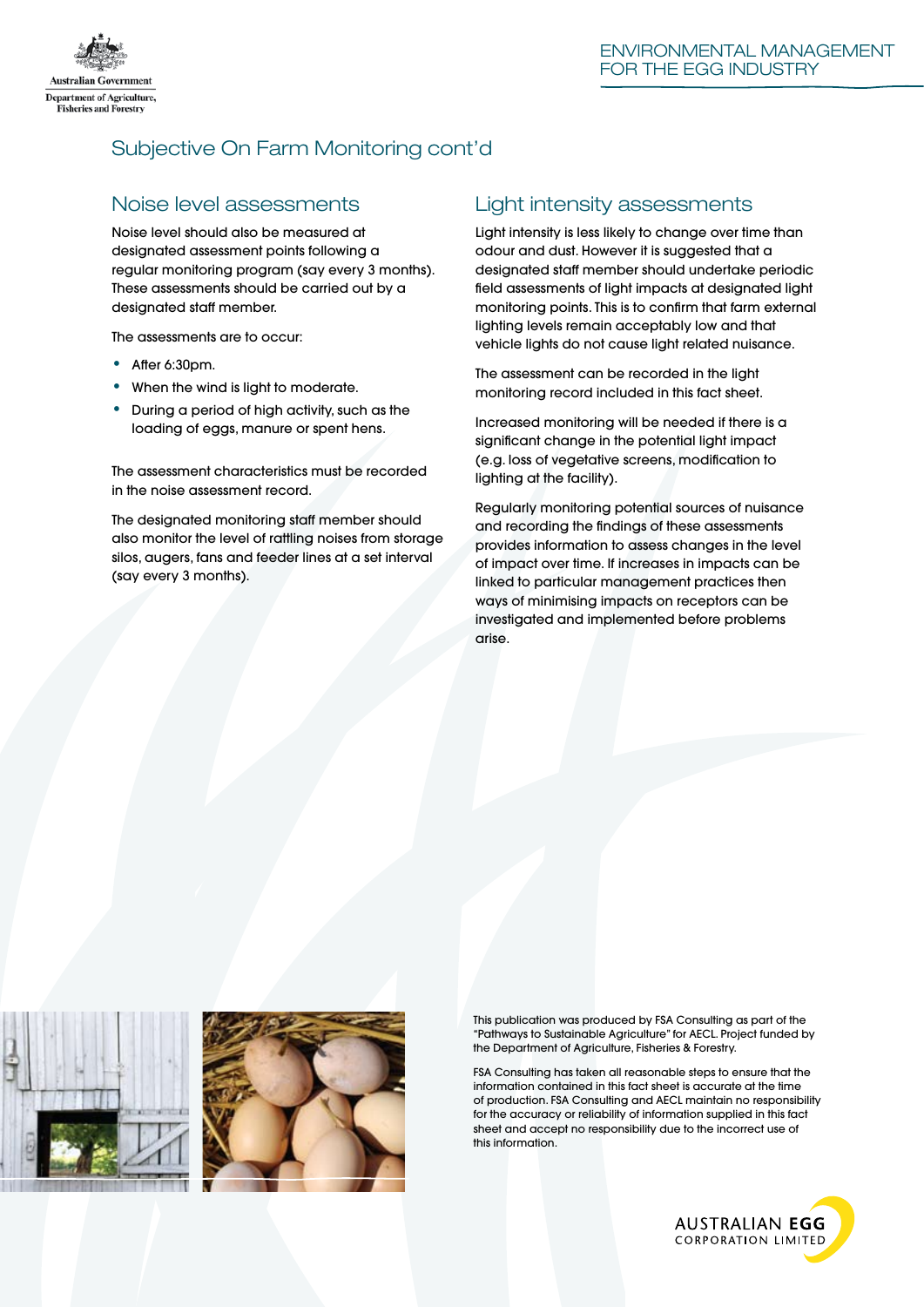# Dust Monitoring Record

| <b>Dust Monitoring<br/>Points</b> | <b>Name</b> | <b>Date</b>        | <b>Wind</b> | <b>Wind</b> | <b>Dust from farm</b> |                |
|-----------------------------------|-------------|--------------------|-------------|-------------|-----------------------|----------------|
|                                   |             | $\frac{a}{m}$ time | direction   | speed       | <b>Absent</b>         | <b>Present</b> |
| DMP 1                             |             |                    |             |             |                       |                |
| DMP <sub>2</sub>                  |             |                    |             |             |                       |                |
| DMP <sub>3</sub>                  |             |                    |             |             |                       |                |
| DMP <sub>4</sub>                  |             |                    |             |             |                       |                |
| DMP <sub>5</sub>                  |             |                    |             |             |                       |                |
| DMP 6                             |             |                    |             |             |                       |                |
| DMP <sub>7</sub>                  |             |                    |             |             |                       |                |
|                                   |             |                    |             |             |                       |                |
|                                   |             |                    |             |             |                       |                |
|                                   |             |                    |             |             |                       |                |
|                                   |             |                    |             |             |                       |                |
|                                   |             |                    |             |             |                       |                |
|                                   |             |                    |             |             |                       |                |
|                                   |             |                    |             |             |                       |                |
|                                   |             |                    |             |             |                       |                |
|                                   |             |                    |             |             |                       |                |
|                                   |             |                    |             |             |                       |                |
|                                   |             |                    |             |             |                       |                |
|                                   |             |                    |             |             |                       |                |
|                                   |             |                    |             |             |                       |                |
|                                   |             |                    |             |             |                       |                |
|                                   |             |                    |             |             |                       |                |
|                                   |             |                    |             |             |                       |                |
|                                   |             |                    |             |             |                       |                |
|                                   |             |                    |             |             |                       |                |
|                                   |             |                    |             |             |                       |                |



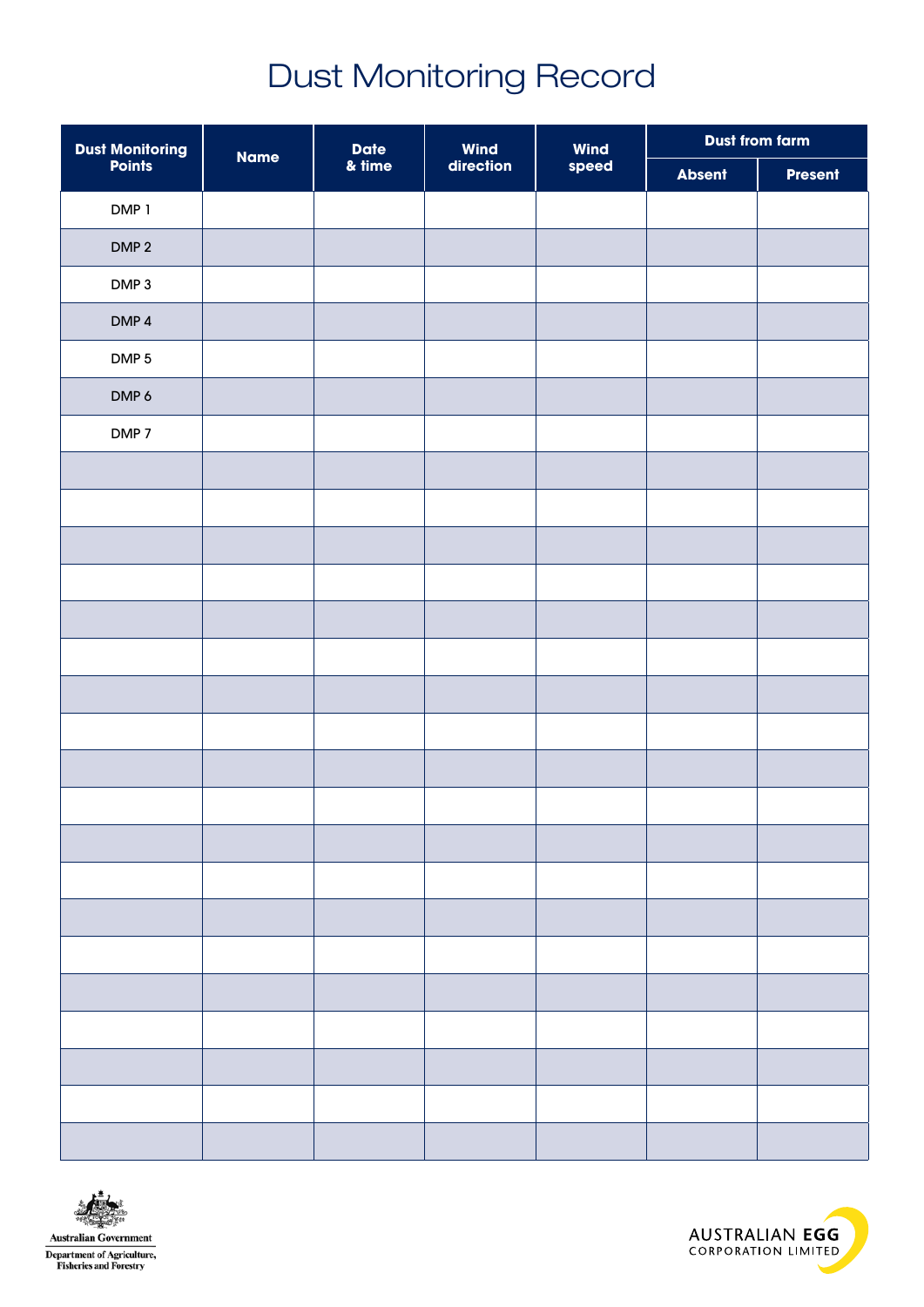# Light Monitoring Record

| Light Monitoring<br>Points | <b>Name</b> | <b>Date</b> | Light source visible<br>Yes/No | Strength of visible light |                 |               |
|----------------------------|-------------|-------------|--------------------------------|---------------------------|-----------------|---------------|
|                            |             | & time      |                                | Weak                      | <b>Moderate</b> | <b>Strong</b> |
| LMP <sub>1</sub>           |             |             |                                |                           |                 |               |
| LMP <sub>2</sub>           |             |             |                                |                           |                 |               |
| LMP <sub>3</sub>           |             |             |                                |                           |                 |               |
| LMP <sub>4</sub>           |             |             |                                |                           |                 |               |
| LMP $5$                    |             |             |                                |                           |                 |               |
| LMP 6                      |             |             |                                |                           |                 |               |
| LMP <sub>7</sub>           |             |             |                                |                           |                 |               |
|                            |             |             |                                |                           |                 |               |
|                            |             |             |                                |                           |                 |               |
|                            |             |             |                                |                           |                 |               |
|                            |             |             |                                |                           |                 |               |
|                            |             |             |                                |                           |                 |               |
|                            |             |             |                                |                           |                 |               |
|                            |             |             |                                |                           |                 |               |
|                            |             |             |                                |                           |                 |               |
|                            |             |             |                                |                           |                 |               |
|                            |             |             |                                |                           |                 |               |
|                            |             |             |                                |                           |                 |               |
|                            |             |             |                                |                           |                 |               |
|                            |             |             |                                |                           |                 |               |
|                            |             |             |                                |                           |                 |               |
|                            |             |             |                                |                           |                 |               |
|                            |             |             |                                |                           |                 |               |
|                            |             |             |                                |                           |                 |               |
|                            |             |             |                                |                           |                 |               |
|                            |             |             |                                |                           |                 |               |



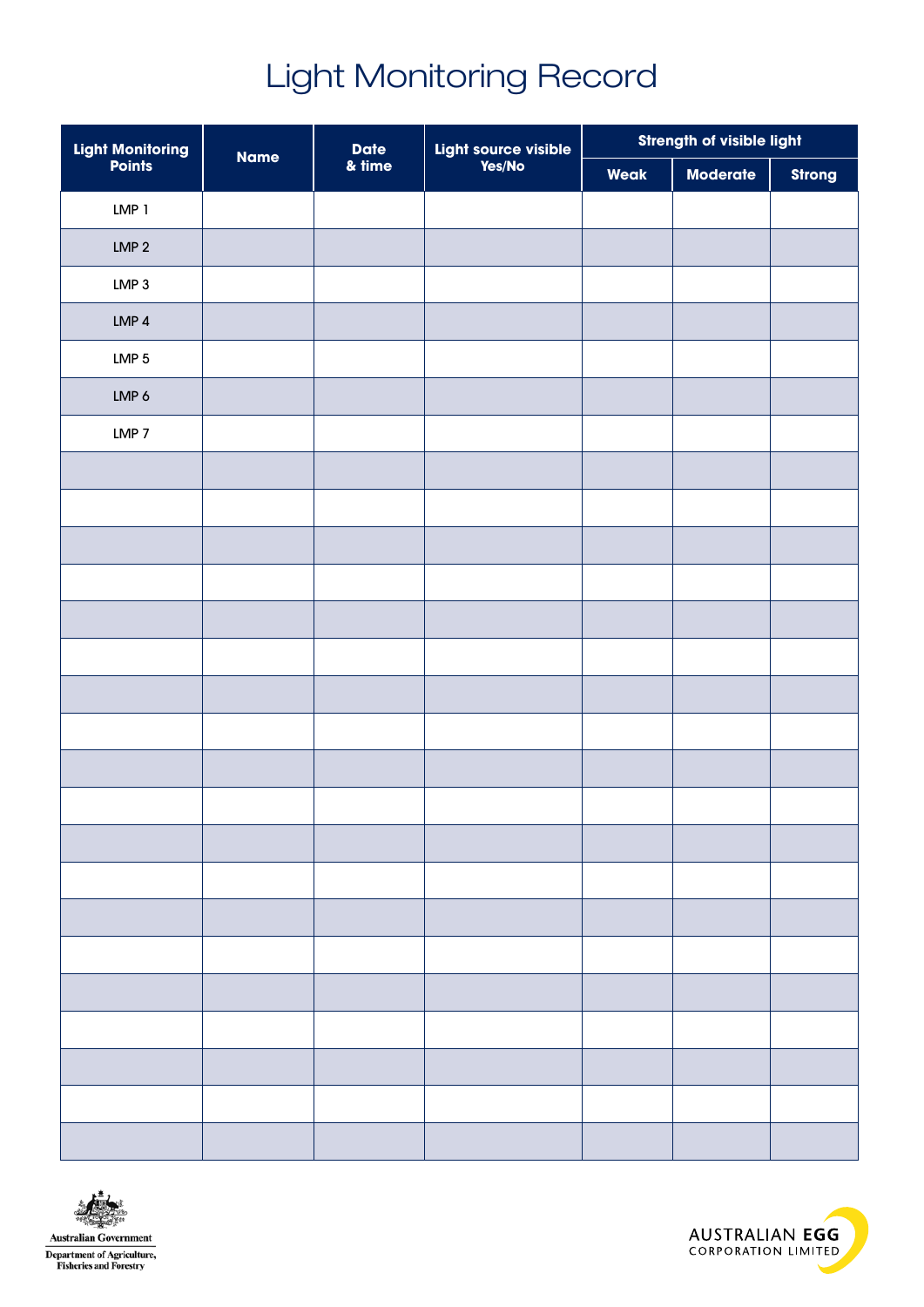# Noise Assessment Record

Noise characteristics for assessment of potential noise impacts.

| <b>Name</b> | <b>Date</b> | <b>Noise Monitoring Points<br/>Characteristics of noise nuisance</b> |                  |                  |                  |                  |       |       |
|-------------|-------------|----------------------------------------------------------------------|------------------|------------------|------------------|------------------|-------|-------|
|             |             | <b>NMP 1</b>                                                         | NMP <sub>2</sub> | NMP <sub>3</sub> | NMP <sub>4</sub> | NMP <sub>5</sub> | NMP 6 | NMP 7 |
|             |             |                                                                      |                  |                  |                  |                  |       |       |
|             |             |                                                                      |                  |                  |                  |                  |       |       |
|             |             |                                                                      |                  |                  |                  |                  |       |       |
|             |             |                                                                      |                  |                  |                  |                  |       |       |
|             |             |                                                                      |                  |                  |                  |                  |       |       |
|             |             |                                                                      |                  |                  |                  |                  |       |       |
|             |             |                                                                      |                  |                  |                  |                  |       |       |
|             |             |                                                                      |                  |                  |                  |                  |       |       |
|             |             |                                                                      |                  |                  |                  |                  |       |       |
|             |             |                                                                      |                  |                  |                  |                  |       |       |
|             |             |                                                                      |                  |                  |                  |                  |       |       |
|             |             |                                                                      |                  |                  |                  |                  |       |       |

| n            | Not Audible               | A | Sound pressure level                                                                          |
|--------------|---------------------------|---|-----------------------------------------------------------------------------------------------|
|              | Definitely not annoying   | в | Its duration                                                                                  |
| $\mathbf{2}$ | Very little annoyance     | C | The rate in which it happens                                                                  |
| 3            | Some annoyance            | D | Its audibility                                                                                |
| 4            | Annoying                  |   | Continuous at steady level or has a fluctu-<br>ating, intermittent, tonal or impulsive nature |
| 5            | Quite annoying            | F | Whether it has vibration components                                                           |
| 6            | Very annoying             |   |                                                                                               |
|              | <b>Extremely annoying</b> |   |                                                                                               |